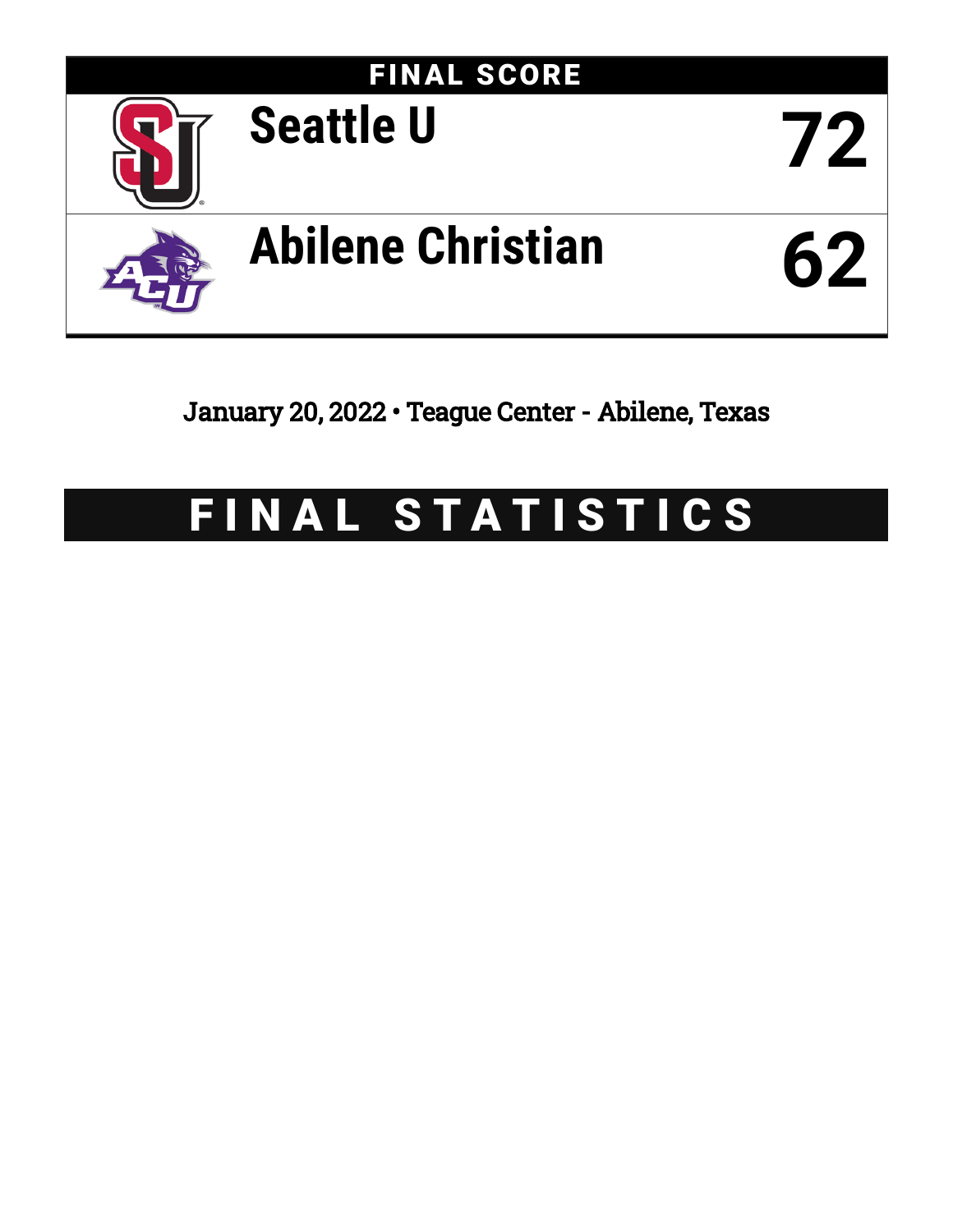### **Official Box Score Seattle U vs Abilene Christian Game Totals -- Final Statistics January 20, 2022 at Teague Center - Abilene, Texas**



# **Seattle U 72**

| No. | Player                  | S  | <b>Pts</b> | FG.      | 3FG      | FТ        | OR | DR.      | TR             | PF       | A | TO | <b>B</b> lk | Stl            | Min | $+/-$       |
|-----|-------------------------|----|------------|----------|----------|-----------|----|----------|----------------|----------|---|----|-------------|----------------|-----|-------------|
| 02  | TRAMMELL, DARRION       | G  | 14         | $2-9$    | $0 - 5$  | $10 - 12$ | 0  | 6        | 6              | 2        | 5 | 4  | 0           | 4              | 35  | 11          |
| 05  | <b>TYSON, CAMERON</b>   | G  | 20         | $6 - 13$ | $3 - 8$  | $5-6$     | 0  | 4        | 4              | 4        | 0 | 2  | $\Omega$    | 2              | 27  | $-4$        |
| 11  | <b>GRIGSBY, RILEY</b>   | G  | 15         | $7 - 11$ | $1 - 3$  | $0 - 0$   | 0  | 5        | 5              | 4        | 0 | 4  |             | 0              | 35  | 11          |
| 15  | UDENYI, EMEKA           | F. | 6          | $3-6$    | $0 - 0$  | $0 - 0$   | 0  | 6        | 6              | $\Omega$ |   | 3  |             | $\overline{2}$ | 31  | 10          |
| 25  | CHATFIELD, BRANDTON     | F  | 2          | 1-1      | $0 - 0$  | $0 - 0$   |    | 0        | 1              | $\Omega$ | 0 | 1  | 2           | 0              | 11  | $-2$        |
| 01  | PANDA, VAS              | G  | 0          | $0 - 1$  | $0 - 0$  | $0 - 0$   | 0  |          |                | 4        | 0 |    | $\Omega$    | 0              | 9   | 2           |
| 13  | <b>BROWN, KYREE</b>     | G  | 12         | $1 - 4$  | $0 - 1$  | $10 - 13$ | 0  | 4        | 4              | 3        |   | 2  |             | 0              | 30  | 14          |
| 21  | RAJKOVI, VIKTOR         | F. | 0          | $0 - 0$  | $0 - 0$  | $0 - 0$   |    |          | $\overline{2}$ |          | 0 |    |             | $\Omega$       |     | $\mathbf 1$ |
| 33  | <b>WILLIAMSON, KOBE</b> | G  | 3          | $1 - 2$  | $1 - 1$  | $0 - 0$   |    |          | 2              | $\Omega$ | 2 | 0  | 0           | 0              | 14  | 7           |
|     | TEAM                    |    |            |          |          |           |    | $\Omega$ | 1              | $\Omega$ |   | 0  |             |                |     |             |
|     | <b>TOTALS</b>           |    |            | 72 21-47 | $5 - 18$ | 25-31     | 4  | 28       | 32             | 18       | 9 | 18 | 6           | 8              | 199 |             |

| <b>Shooting By Period</b> |           |       |          |       |       |       |
|---------------------------|-----------|-------|----------|-------|-------|-------|
| Period                    | FG        | FG%   | 3FG      | 3FG%  | FT.   | FT%   |
| 1st Half                  | $12 - 23$ | 52%   | 4-8      | 50%   | 7-8   | 88%   |
| 2nd Half                  | $9 - 24$  | 38%   | $1 - 10$ | 10%   | 18-23 | 78%   |
| Game                      | $21 - 47$ | 44.7% | $5-18$   | 27.8% | 25-31 | 80.6% |

*Deadball Rebounds:* 5,5 *Last FG:* 2nd-03:16 *Biggest Run:* 8-0 *Largest lead:* By 16 at 2nd-03:16 *Technical Fouls:* #02 TRAMMELL (Class A) @ 1st - 03:46;

# **Abilene Christian 62**

| No. | Plaver                  | S  | Pts           | FG       | 3FG      | FT        | <b>OR</b>      | DR       | TR           | PF            | A        | TO       | <b>BIK</b> | Stl          | Min            | $+/-$ |
|-----|-------------------------|----|---------------|----------|----------|-----------|----------------|----------|--------------|---------------|----------|----------|------------|--------------|----------------|-------|
| 05  | STEELE, CAMERON         | F  | 3             | $1 - 8$  | $1 - 5$  | $0 - 0$   | 0              | 2        | 2            | 2             | 0        |          |            |              | 26             | $-13$ |
| 10  | <b>MILLER, REGGIE</b>   | G  | 12            | $4 - 10$ | $2 - 3$  | $2 - 2$   | $\overline{2}$ | 2        | 4            | 4             | 2        |          |            | 3            | -31            | 1     |
| 12  | <b>MORRIS, MAHKI</b>    | G  | 10            | $3 - 8$  | $2 - 5$  | $2 - 2$   | 1              | 2        | 3            | 3             | 0        |          | 0          | 2            | 25             | -1    |
| 20  | <b>MASON, CORYON</b>    | G  | 9             | $4 - 11$ | $1 - 3$  | $0 - 0$   | $\mathbf{0}$   | 2        | 2            | 4             |          | 4        | $\Omega$   |              | 28             | 1     |
| 23  | SIMMONS, AIRION         | F  | 9             | $3 - 10$ | $0 - 3$  | $3-6$     | 3              | 4        | 7            | 4             | 1        |          |            | 3            | 21             | $-2$  |
| 01  | MCLAUGHLIN, LOGAN       | G  | $\Omega$      | $0 - 1$  | $0 - 1$  | $0 - 0$   | $\mathbf{0}$   | $\Omega$ | $\mathbf{0}$ |               | 0        | 0        | $\Omega$   | 0            | 3              | 2     |
| 02  | JACKSON, JA'SEAN        | G  | 9             | $2 - 2$  | $1 - 1$  | $4 - 4$   | $\Omega$       | 1        | $\mathbf{1}$ | 1             | $\Omega$ | 1        | $\Omega$   | 1            | 10             | $-12$ |
| 04  | DANIELS, DAMIEN         | G  | $\mathcal{P}$ | $1 - 4$  | $0 - 0$  | $0 - 0$   | 1              | 5        | 6            | 3             | $\Omega$ |          | $\Omega$   | 0            | 18             | $-17$ |
| 11  | <b>CAMERON, TOBIAS</b>  | G  | $\mathcal{P}$ | $1 - 3$  | $0 - 1$  | $0 - 0$   | $\Omega$       | 0        | $\Omega$     | 1             |          | 3        | $\Omega$   | 0            | 13             | $-7$  |
| 15  | CADEAUX DE DIEU, FURAHA | F. | 0             | $0 - 0$  | $0 - 0$  | $0 - 0$   | $\Omega$       | 0        | $\mathbf{0}$ | $\Omega$      | $\Omega$ | $\Omega$ | $\Omega$   | 0            | 2              | 0     |
| 25  | ALLEN, IMMANUEL         | G  | 6             | $2-6$    | $0 - 2$  | $2 - 2$   | $\mathcal{P}$  | 4        | 6            | $\mathcal{P}$ | 2        |          |            | $\Omega$     | 20             | $-3$  |
| 34  | <b>GAI, YUOT</b>        | F. | $\Omega$      | $0 - 0$  | $0 - 0$  | $0 - 0$   | $\Omega$       | 0        | $\mathbf{0}$ | $\Omega$      | $\Omega$ | $\Omega$ | $\Omega$   | $\mathbf{0}$ | $\overline{2}$ | 1     |
|     | <b>TEAM</b>             |    |               |          |          |           | 1              | 0        |              | $\Omega$      |          | 1        |            |              |                |       |
|     | <b>TOTALS</b>           |    |               | 62 21-63 | $7 - 24$ | $13 - 16$ | 10             | 22       | 32           | 25            |          | 15       | 4          | 11           | 199            |       |

| Game                                | $21 - 63$ | 33.3%      | 7-24     | 29.2% | $13 - 16$ | 81.3% |  |
|-------------------------------------|-----------|------------|----------|-------|-----------|-------|--|
| 2nd Half                            | $13 - 35$ | 37%        | 4-14     | 29%   | $10 - 12$ | 83%   |  |
| 1st Half                            | $8-28$    | <b>29%</b> | $3 - 10$ | 30%   | $3-4$     | 75%   |  |
| <b>Shooting By Period</b><br>Period | FG        | FG%        | 3FG      | 3FG%  | FТ        | FT%   |  |

*Deadball Rebounds:* 2,1 *Last FG:* 2nd-00:37 *Biggest Run:* 9-0 *Largest lead:* By 0 at - *Technical Fouls:* #11 CAMERON (Class A) @ 1st - 03:46;

| Game Notes:                                                            | <b>Score</b>                             | 1st | 2 <sub>nd</sub> | TOT | <b>Points</b>     | <b>SEA</b>     | <b>ACU</b>     |
|------------------------------------------------------------------------|------------------------------------------|-----|-----------------|-----|-------------------|----------------|----------------|
| Officials: Kelly Self. Wilson Holland. Jeff Wooten<br>Attendance: 1179 | <b>SEA</b>                               | 35  | 37              | 72  | In the Paint      | 32             | 28             |
|                                                                        | <b>ACU</b>                               | 22  | 40              | 62  | Off Turns         | 18             | 16             |
| Start Time: 08:02 PM ET                                                |                                          |     |                 |     | 2nd Chance        |                | 15             |
| End Time: 10:03 PM ET<br>Game Duration: 2:00                           | SEA led for 38:10. ACU led for 0:00.     |     |                 |     | <b>Fast Break</b> | 21             |                |
| Conference Game:                                                       | Game was tied for 1:34.<br>Times tied: 0 |     | Lead Changes: 0 |     | Bench             | 15             | 19             |
|                                                                        |                                          |     |                 |     | Per Poss          | 0.986<br>33/73 | 0.849<br>27/73 |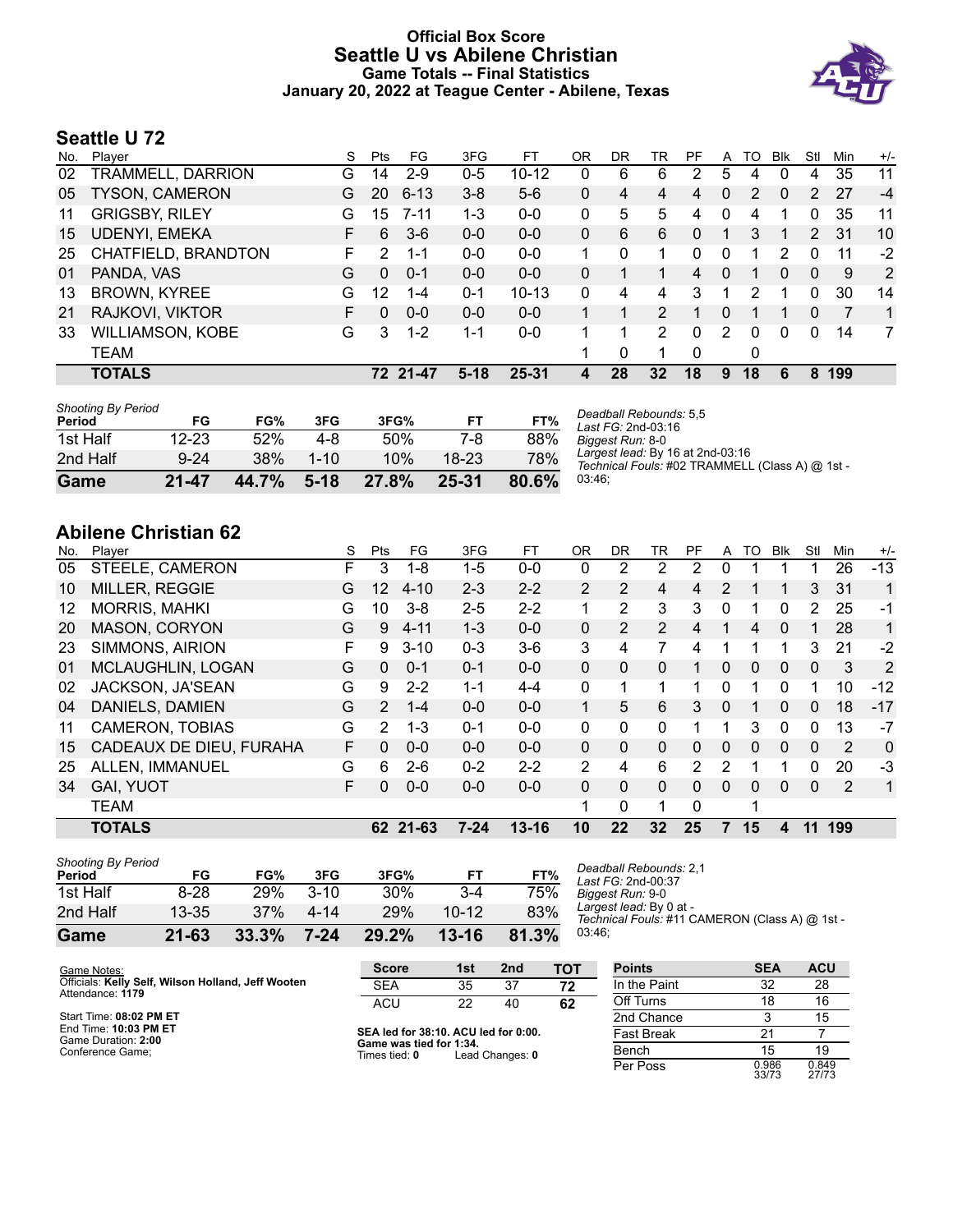### **Official Box Score Seattle U vs Abilene Christian First Half Statistics Only January 20, 2022 at Teague Center - Abilene, Texas**



# **Seattle U 35**

| No. | Player                  | S  | <b>Pts</b> | <b>FG</b> | 3FG     | <b>FT</b> | <b>OR</b> | <b>DR</b> | TR | PF             | A            | TO            | <b>B</b> lk | Stl            | Min            | $+/-$ |
|-----|-------------------------|----|------------|-----------|---------|-----------|-----------|-----------|----|----------------|--------------|---------------|-------------|----------------|----------------|-------|
| 02  | TRAMMELL, DARRION       | G  | 2          | $0 - 2$   | $0 - 1$ | $2 - 2$   | 0         | 3         | 3  | 2              | 5            | 2             |             |                | 17             | 12    |
| 05  | <b>TYSON, CAMERON</b>   | G  | 8          | $3-6$     | $2 - 4$ | $0 - 0$   | 0         | 2         | 2  | 1              | 0            |               | 0           | $\Omega$       | 14             | 6     |
| 11  | <b>GRIGSBY, RILEY</b>   | G  | 13         | $6-9$     | $1 - 2$ | $0-0$     | 0         | 5         | 5  | 1              | 0            | 2             |             | 0              | 16             | 12    |
| 15  | <b>UDENYI, EMEKA</b>    | F. | 2          | $1 - 3$   | $0 - 0$ | $0 - 0$   | 0         | 3         | 3  | 0              | 0            | $\mathcal{P}$ | 0           | $\overline{2}$ | 15             | 10    |
| 25  | CHATFIELD, BRANDTON     | F. | 2          | 1-1       | $0 - 0$ | $0 - 0$   | 0         | 0         | 0  | 0              | 0            | 0             |             | 0              | 8              | 3     |
| 01  | PANDA, VAS              | G  | 0          | $0 - 0$   | $0 - 0$ | $0 - 0$   | 0         |           |    | $\overline{2}$ | $\mathbf{0}$ |               | 0           | $\mathbf{0}$   | $\overline{4}$ | 3     |
| 13  | <b>BROWN, KYREE</b>     | G  | 5          | $0 - 1$   | $0 - 0$ | $5-6$     | 0         | 0         | 0  |                |              |               |             | 0              | 14             | 9     |
| 21  | RAJKOVI, VIKTOR         | F. | 0          | $0 - 0$   | $0 - 0$ | $0 - 0$   |           | $\Omega$  |    |                | 0            |               |             | $\mathbf{0}$   | 3              | 3     |
| 33  | <b>WILLIAMSON, KOBE</b> | G  | 3          | 1-1       | $1 - 1$ | $0 - 0$   | 0         | 0         | 0  | 0              | 2            | 0             | 0           | 0              | 8              | 7     |
|     | TEAM                    |    |            |           |         |           |           | 0         |    | $\Omega$       |              | 0             |             |                |                |       |
|     | <b>TOTALS</b>           |    | 35         | $12 - 23$ | 4-8     | 7-8       | 2         | 14        | 16 | 8              | 8            | 10            | 5           | 3              | 100            |       |

| <b>Shooting By Period</b><br>Period | FG        | FG%   | 3FG    | 3FG%  | FT.   | FT%   | Deadball Rebounds: 5,5<br>Last FG Half: SEA 2nd-03:16 |
|-------------------------------------|-----------|-------|--------|-------|-------|-------|-------------------------------------------------------|
| 1st Half                            | 12-23     | 52%   | 4-8    | 50%   | 7-8   | 88%   |                                                       |
| Game                                | $21 - 47$ | 44.7% | $5-18$ | 27.8% | 25-31 | 80.6% |                                                       |

# **Abilene Christian 22**

| No. | Player                  | S  | Pts             | FG       | 3FG      | <b>FT</b> | <b>OR</b>    | <b>DR</b> | TR           | PF       | A | <b>TO</b> | <b>Blk</b>   | Stl          | Min            | $+/-$          |
|-----|-------------------------|----|-----------------|----------|----------|-----------|--------------|-----------|--------------|----------|---|-----------|--------------|--------------|----------------|----------------|
| 05  | STEELE, CAMERON         | F. | 3               | $1-6$    | 1-3      | $0 - 0$   | 0            |           |              |          | 0 |           | 0            |              | 14             | $-13$          |
| 10  | <b>MILLER, REGGIE</b>   | G  | 3               | $1 - 5$  | $1 - 2$  | $0 - 0$   | 0            |           |              | 0        | 1 | 0         |              | 3            | 15             | $-9$           |
| 12  | <b>MORRIS, MAHKI</b>    | G  | 0               | $0 - 2$  | $0 - 1$  | $0 - 0$   | 0            |           |              | 0        | 0 | 0         | 0            | 0            | 11             | $-7$           |
| 20  | <b>MASON, CORYON</b>    | G  | 4               | $2 - 4$  | $0 - 0$  | $0 - 0$   | 0            | 2         | 2            |          | 0 | 2         | 0            |              | 12             | -8             |
| 23  | SIMMONS, AIRION         | F  |                 | $0 - 2$  | $0 - 1$  | $1 - 2$   | 0            |           |              | 2        | 1 | 0         | 0            | 0            | 7              | -4             |
| 01  | MCLAUGHLIN, LOGAN       | G  | 0               | $0 - 1$  | $0 - 1$  | $0 - 0$   | 0            | 0         | $\mathbf{0}$ |          | 0 | 0         | $\mathbf{0}$ | 0            | 3              | 2              |
| 02  | JACKSON, JA'SEAN        | G  |                 | $2 - 2$  | $1 - 1$  | $2 - 2$   | 0            | 0         | $\Omega$     |          | 0 | 0         | 0            |              | 6              | $-4$           |
| 04  | <b>DANIELS, DAMIEN</b>  | G  | $\mathcal{P}$   | $1 - 2$  | $0 - 0$  | $0 - 0$   | $\mathbf{1}$ |           | 2            |          | 0 |           | 0            | 0            | 10             | $-9$           |
| 11  | <b>CAMERON, TOBIAS</b>  | G  | $\mathcal{P}$   | $1 - 2$  | $0 - 1$  | $0 - 0$   | 0            | 0         | $\Omega$     |          | 1 | 3         | $\Omega$     | 0            | 10             | $-4$           |
| 15  | CADEAUX DE DIEU, FURAHA | F. | 0               | $0 - 0$  | $0 - 0$  | $0 - 0$   | $\Omega$     | 0         | $\mathbf{0}$ | 0        | 0 | 0         | $\Omega$     | $\Omega$     | 2              | $\overline{0}$ |
| 25  | ALLEN, IMMANUEL         | G  | $\Omega$        | $0 - 2$  | $0 - 0$  | $0 - 0$   | 1.           | $\Omega$  |              |          | 1 | 0         |              | $\Omega$     | 9              | $-10$          |
| 34  | GAI, YUOT               | F  | $\Omega$        | $0 - 0$  | $0 - 0$  | $0 - 0$   | 0            | 0         | $\mathbf{0}$ | 0        | 0 | 0         | $\Omega$     | $\mathbf{0}$ | $\overline{2}$ | $\mathbf 1$    |
|     | <b>TEAM</b>             |    |                 |          |          |           | 1            | 0         |              | $\Omega$ |   | 1         |              |              |                |                |
|     | <b>TOTALS</b>           |    | 22 <sub>2</sub> | $8 - 28$ | $3 - 10$ | $3 - 4$   | 3            |           | 10           | 9        | 4 | 8         | 2            | 6            | 100            |                |

| <b>Shooting By Period</b><br>Period | FG        | FG%   | 3FG      | 3FG%  |           | FT%   |
|-------------------------------------|-----------|-------|----------|-------|-----------|-------|
| 1st Half                            | 8-28      | 29%   | $3 - 10$ | 30%   | 3-4       | 75%   |
| Game                                | $21 - 63$ | 33.3% | 7-24     | 29.2% | $13 - 16$ | 81.3% |

*Deadball Rebounds:* 2,1 *Last FG Half:* ACU 2nd-00:37

| Game Notes:                                                            | <b>Score</b> | 1st | 2 <sub>nd</sub> | <b>TOT</b> | <b>Points (This Period)</b> |                | <b>SEA ACU</b> |
|------------------------------------------------------------------------|--------------|-----|-----------------|------------|-----------------------------|----------------|----------------|
| Officials: Kelly Self, Wilson Holland, Jeff Wooten<br>Attendance: 1179 | <b>SEA</b>   | 35  | 37              | 72         | In the Paint                | 16             | 10             |
|                                                                        | <b>ACU</b>   | 22  | 40              | 62         | Off Turns                   | 13             |                |
| Start Time: 08:02 PM ET                                                |              |     |                 |            | 2nd Chance                  |                |                |
| End Time: 10:03 PM ET<br>Game Duration: 2:00                           |              |     |                 |            | <b>Fast Break</b>           |                |                |
| Conference Game:                                                       |              |     |                 |            | Bench                       |                |                |
|                                                                        |              |     |                 |            | Per Poss                    | 1.029<br>16/34 | 0.629<br>10/35 |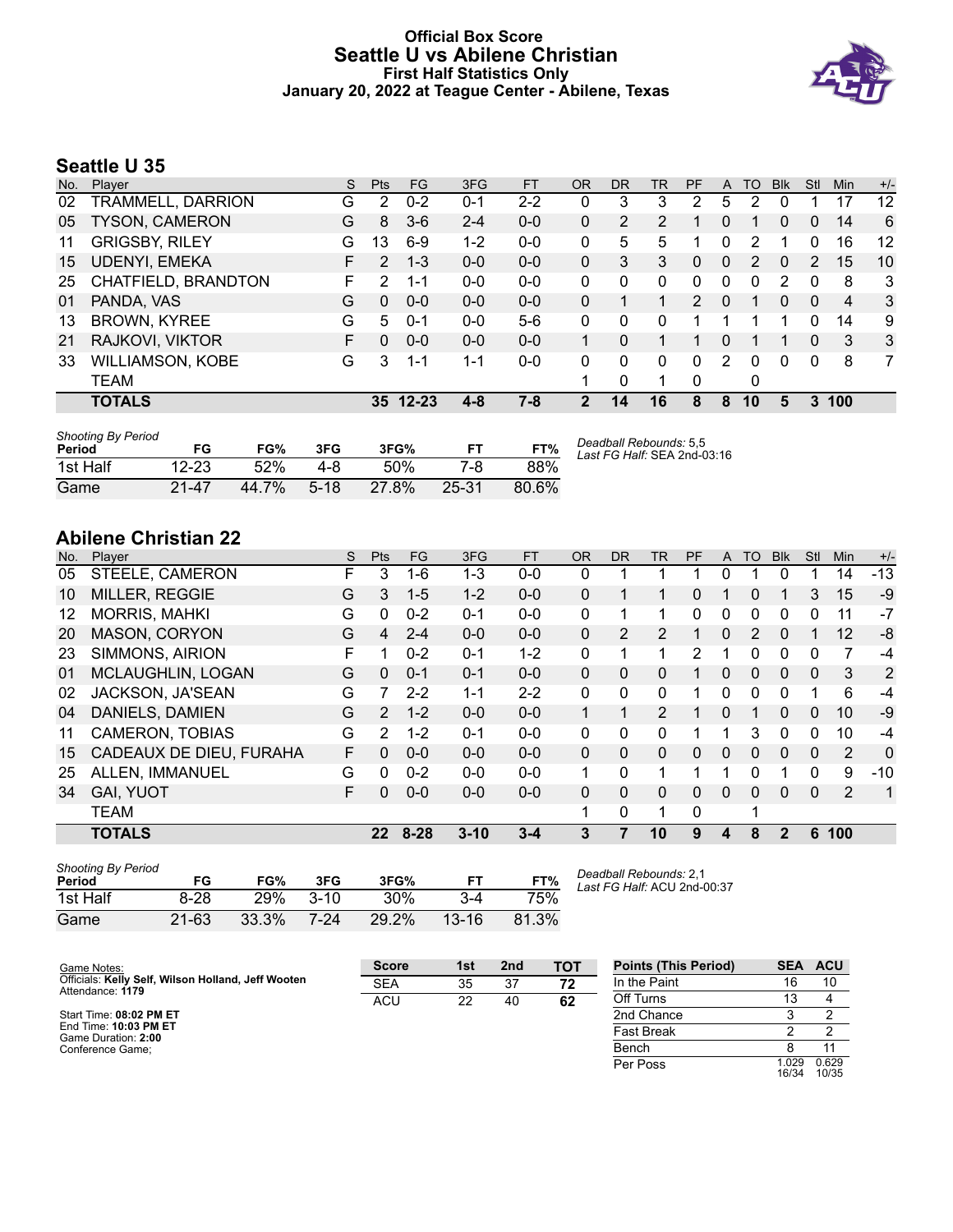#### **Official Play-By-Play Seattle U vs Abilene Christian First Half January 20, 2022 at Teague Center - Abilene, Texas**



#### **Period 1**

<mark>Starters:</mark><br>Seattle U: 2 TRAMMELL,DARRION (G); 5 TYSON,CAMERON (G); 11 GRIGSBY,RILEY (G); 15 UDENYI,EMEKA (F); 25 CHATFIELD,BRANDTON (F);<br>**Abilene Christian**: 5 STEELE,CAMERON (F); 10 MILLER,REGGIE (G); 12 MORRIS,MAHKI (G)

| Time           | <b>VISITORS: Seattle U</b>            | <b>Score</b> | <b>Margin</b>  | <b>HOME: Abilene Christian</b>                                         |
|----------------|---------------------------------------|--------------|----------------|------------------------------------------------------------------------|
| 19:45          | FOUL (PERSONAL) by GRIGSBY, RILEY     |              |                |                                                                        |
| 19:34          |                                       |              |                | MISSED LAYUP by STEELE, CAMERON                                        |
| 19:31          | REBOUND (DEF) by GRIGSBY, RILEY       |              |                |                                                                        |
| 19:06          | MISSED 3PTR by GRIGSBY, RILEY         |              |                |                                                                        |
| 19:05          | REBOUND (OFF) by TEAM                 |              |                |                                                                        |
| 19:02<br>18:58 | MISSED JUMPER by GRIGSBY, RILEY       |              |                |                                                                        |
| 18:43          |                                       |              |                | REBOUND (DEF) by MORRIS, MAHKI<br>TURNOVER (LOSTBALL) by MASON, CORYON |
| 18:43          | STEAL by TRAMMELL, DARRION            |              |                |                                                                        |
| 18:42          |                                       |              |                | FOUL (PERSONAL) by MASON, CORYON                                       |
| 18:26          | GOOD! LAYUP by CHATFIELD, BRANDTON    | $0-2$        | V <sub>2</sub> |                                                                        |
| 18:26          | ASSIST by TRAMMELL, DARRION           |              |                |                                                                        |
| 18:05          |                                       |              |                | MISSED 3PTR by SIMMONS, AIRION                                         |
| 18:02          | REBOUND (DEF) by GRIGSBY, RILEY       |              |                |                                                                        |
| 18:01          | TURNOVER (LOSTBALL) by GRIGSBY, RILEY |              |                |                                                                        |
| 18:01          |                                       |              |                | STEAL by MILLER, REGGIE                                                |
| 17:55          |                                       |              |                | MISSED LAYUP by MILLER, REGGIE                                         |
| 17:55          | REBOUND (DEF) by TYSON, CAMERON       |              |                |                                                                        |
| 17:55          | BLOCK by CHATFIELD, BRANDTON          |              |                |                                                                        |
| 17:39          | TURNOVER (LOSTBALL) by UDENYI, EMEKA  |              |                |                                                                        |
| 17:39          |                                       |              |                | STEAL by MASON, CORYON                                                 |
| 17:16          |                                       |              |                | MISSED JUMPER by MASON, CORYON                                         |
| 17:12          | REBOUND (DEF) by TRAMMELL, DARRION    |              |                |                                                                        |
| 17:01          | MISSED JUMPER by TYSON, CAMERON       |              |                |                                                                        |
| 16:57          |                                       |              |                | REBOUND (DEF) by MASON, CORYON                                         |
| 16:52<br>16:52 | BLOCK by CHATFIELD, BRANDTON          |              |                | MISSED LAYUP by MORRIS, MAHKI                                          |
| 16:47          | REBOUND (DEF) by UDENYI, EMEKA        |              |                |                                                                        |
| 16:40          | MISSED JUMPER by GRIGSBY, RILEY       |              |                |                                                                        |
| 16:38          | REBOUND (OFF) by TEAM                 |              |                |                                                                        |
| 16:38          |                                       |              |                | SUB OUT: MASON, CORYON                                                 |
| 16:38          |                                       |              |                | SUB OUT: SIMMONS, AIRION                                               |
| 16:38          |                                       |              |                | SUB IN: CAMERON, TOBIAS                                                |
| 16:38          |                                       |              |                | SUB IN: ALLEN, IMMANUEL                                                |
| 16:38          | SUB OUT: GRIGSBY, RILEY               |              |                |                                                                        |
| 16:38          | SUB IN: PANDA, VAS                    |              |                |                                                                        |
| 16:33          | GOOD! 3PTR by TYSON, CAMERON          | $0-5$        | V <sub>5</sub> |                                                                        |
| 16:33          | ASSIST by TRAMMELL, DARRION           |              |                |                                                                        |
| 16:02          |                                       | $3-5$        | V <sub>2</sub> | GOOD! 3PTR by MILLER, REGGIE                                           |
| 16:02          |                                       |              |                | ASSIST by ALLEN, IMMANUEL                                              |
| 15:44          | MISSED JUMPER by TRAMMELL, DARRION    |              |                |                                                                        |
| 15:44          |                                       |              |                | BLOCK by MILLER, REGGIE                                                |
| 15:44          | REBOUND (OFF) by TEAM                 |              |                |                                                                        |
| 15:44<br>15:44 |                                       |              |                |                                                                        |
| 15:44          |                                       |              |                | SUB OUT: MORRIS, MAHKI<br>SUB IN: JACKSON, JA'SEAN                     |
| 15:33          | TURNOVER (LOSTBALL) by PANDA, VAS     |              |                |                                                                        |
| 15:33          |                                       |              |                | STEAL by STEELE, CAMERON                                               |
| 15:07          |                                       |              |                | SUB OUT: STEELE, CAMERON                                               |
| 15:07          |                                       |              |                | SUB OUT: MILLER, REGGIE                                                |
| 15:07          |                                       |              |                | SUB IN: DANIELS, DAMIEN                                                |
| 15:07          |                                       |              |                | SUB IN: SIMMONS, AIRION                                                |
| 15:07          | SUB OUT: TYSON, CAMERON               |              |                |                                                                        |
| 15:07          | SUB OUT: CHATFIELD, BRANDTON          |              |                |                                                                        |
| 15:07          | SUB IN: BROWN, KYREE                  |              |                |                                                                        |
| 15:07          | SUB IN: RAJKOVI, VIKTOR               |              |                |                                                                        |
| 15:07          |                                       |              |                | TURNOVER (SHOTCLOCK) by TEAM                                           |
| 14:39          | MISSED LAYUP by UDENYI, EMEKA         |              |                |                                                                        |
| 14:39          |                                       |              |                | REBOUND (DEF) by SIMMONS, AIRION                                       |
| 14:26          | FOUL (PERSONAL) by PANDA, VAS         |              |                |                                                                        |
| 14:13          |                                       |              |                | MISSED JUMPER by DANIELS, DAMIEN                                       |
| 14:10          | REBOUND (DEF) by TEAM                 |              |                |                                                                        |
| 14:00          | TURNOVER (BADPASS) by UDENYI, EMEKA   |              |                |                                                                        |
| 13:29          |                                       |              |                | MISSED LAYUP by SIMMONS, AIRION                                        |
| 13:29          | BLOCK by RAJKOVI, VIKTOR              |              |                |                                                                        |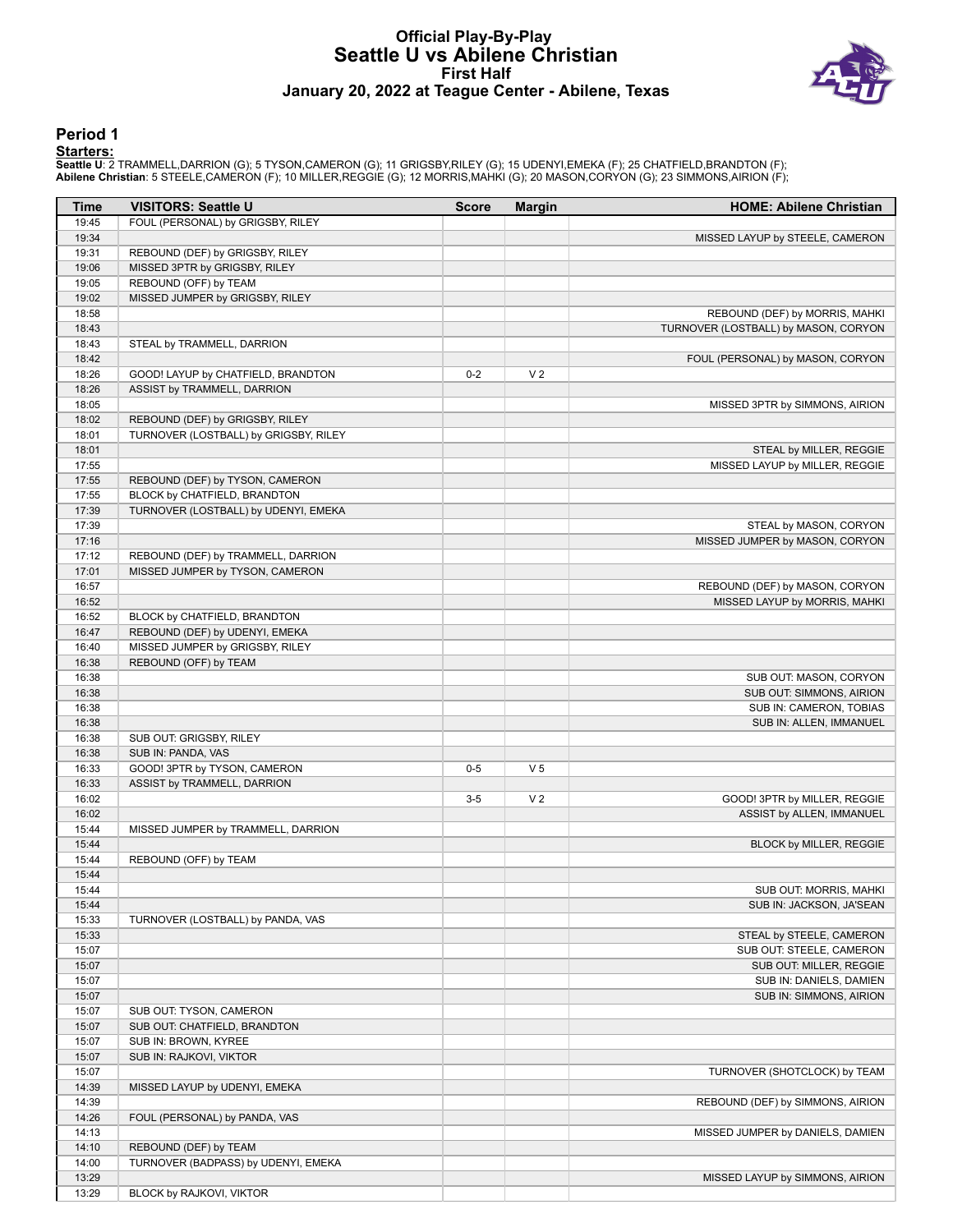| <b>Time</b>    | <b>VISITORS: Seattle U</b>             | <b>Score</b> | <b>Margin</b>  | <b>HOME: Abilene Christian</b>       |
|----------------|----------------------------------------|--------------|----------------|--------------------------------------|
| 13:23          | REBOUND (DEF) by PANDA, VAS            |              |                |                                      |
| 13:23          |                                        |              |                | FOUL (PERSONAL) by SIMMONS, AIRION   |
| 13:23          | GOOD! FT by BROWN, KYREE [FB]          | $3-6$        | V <sub>3</sub> |                                      |
| 13:23          |                                        |              |                | SUB OUT: SIMMONS, AIRION             |
| 13:23<br>13:23 | SUB OUT: UDENYI, EMEKA                 |              |                | SUB IN: STEELE, CAMERON              |
| 13:23          | SUB OUT: RAJKOVI, VIKTOR               |              |                |                                      |
| 13:23          | SUB IN: GRIGSBY, RILEY                 |              |                |                                      |
| 13:23          | SUB IN: WILLIAMSON, KOBE               |              |                |                                      |
| 13:23          | GOOD! FT by BROWN, KYREE [FB]          | $3 - 7$      | V <sub>4</sub> |                                      |
| 13:04          |                                        |              |                | MISSED 3PTR by STEELE, CAMERON       |
| 13:03          |                                        |              |                | REBOUND (OFF) by TEAM                |
| 13:03          |                                        |              |                | SUB OUT: JACKSON, JA'SEAN            |
| 13:03          |                                        |              |                | SUB OUT: CAMERON, TOBIAS             |
| 13:03          |                                        |              |                | SUB IN: MILLER, REGGIE               |
| 13:03          |                                        |              |                | SUB IN: MASON, CORYON                |
| 12:53<br>12:50 | REBOUND (DEF) by TRAMMELL, DARRION     |              |                | MISSED LAYUP by STEELE, CAMERON      |
| 12:39          | GOOD! LAYUP by GRIGSBY, RILEY          | $3-9$        | $V_6$          |                                      |
| 12:39          | ASSIST by WILLIAMSON, KOBE             |              |                |                                      |
| 12:26          |                                        |              |                | SUB OUT: DANIELS, DAMIEN             |
| 12:26          |                                        |              |                | SUB OUT: ALLEN, IMMANUEL             |
| 12:26          |                                        |              |                | SUB IN: MORRIS, MAHKI                |
| 12:26          |                                        |              |                | SUB IN: SIMMONS, AIRION              |
| 12:16          | FOUL (PERSONAL) by PANDA, VAS          |              |                |                                      |
| 12:16          |                                        | $4 - 9$      | V <sub>5</sub> | GOOD! FT by SIMMONS, AIRION          |
| 12:16          | SUB OUT: PANDA, VAS                    |              |                |                                      |
| 12:16          | SUB OUT: TRAMMELL, DARRION             |              |                |                                      |
| 12:16          | SUB IN: TYSON, CAMERON                 |              |                |                                      |
| 12:16<br>12:16 | SUB IN: UDENYI, EMEKA                  |              |                | MISSED FT by SIMMONS, AIRION         |
| 12:15          | REBOUND (DEF) by GRIGSBY, RILEY        |              |                |                                      |
| 12:07          | TURNOVER (BADPASS) by GRIGSBY, RILEY   |              |                |                                      |
| 11:51          |                                        | $6-9$        | $V_3$          | GOOD! JUMPER by MASON, CORYON        |
| 11:51          |                                        |              |                | ASSIST by SIMMONS, AIRION            |
| 11:34          |                                        |              |                |                                      |
| 11:34          | SUB OUT: GRIGSBY, RILEY                |              |                |                                      |
| 11:34          | SUB IN: TRAMMELL, DARRION              |              |                |                                      |
| 11:30          |                                        |              |                | FOUL (PERSONAL) by SIMMONS, AIRION   |
| 11:30          |                                        |              |                | SUB OUT: SIMMONS, AIRION             |
| 11:30          |                                        |              |                | SUB IN: ALLEN, IMMANUEL              |
| 11:24<br>11:21 | MISSED 3PTR by TYSON, CAMERON          |              |                | REBOUND (DEF) by MILLER, REGGIE      |
| 11:01          |                                        |              |                | TURNOVER (LOSTBALL) by MASON, CORYON |
| 11:01          | SUB OUT: BROWN, KYREE                  |              |                |                                      |
| 11:01          | SUB OUT: WILLIAMSON, KOBE              |              |                |                                      |
| 11:01          | SUB IN: GRIGSBY, RILEY                 |              |                |                                      |
| 11:01          | SUB IN: RAJKOVI, VIKTOR                |              |                |                                      |
| 10:40          |                                        |              |                | FOUL (PERSONAL) by STEELE, CAMERON   |
| 10:26          | MISSED LAYUP by UDENYI, EMEKA          |              |                |                                      |
| 10:26          |                                        |              |                | BLOCK by ALLEN, IMMANUEL             |
| 10:21          | REBOUND (OFF) by RAJKOVI, VIKTOR       |              |                |                                      |
| 10:21<br>10:21 | TURNOVER (LOSTBALL) by RAJKOVI, VIKTOR |              |                | STEAL by MILLER, REGGIE              |
| 10:21          | FOUL (PERSONAL) by RAJKOVI, VIKTOR     |              |                |                                      |
| 10:10          |                                        |              |                | MISSED LAYUP by MASON, CORYON        |
| 10:10          | BLOCK by GRIGSBY, RILEY                |              |                |                                      |
| 10:05          | REBOUND (DEF) by UDENYI, EMEKA         |              |                |                                      |
| 10:05          |                                        |              |                | FOUL (PERSONAL) by ALLEN, IMMANUEL   |
| 10:05          |                                        |              |                | SUB OUT: MASON, CORYON               |
| 10:05          |                                        |              |                | SUB IN: CAMERON, TOBIAS              |
| 09:57          | GOOD! JUMPER by GRIGSBY, RILEY [PNT]   | $6 - 11$     | V <sub>5</sub> |                                      |
| 09:37          |                                        |              |                | MISSED JUMPER by STEELE, CAMERON     |
| 09:33          | REBOUND (DEF) by TEAM                  |              |                |                                      |
| 09:31          |                                        |              |                | SUB OUT: ALLEN, IMMANUEL             |
| 09:31<br>09:31 | SUB OUT: RAJKOVI, VIKTOR               |              |                | SUB IN: DANIELS, DAMIEN              |
| 09:31          | SUB IN: BROWN, KYREE                   |              |                |                                      |
| 09:18          | TURNOVER (LOSTBALL) by TYSON, CAMERON  |              |                |                                      |
| 09:18          |                                        |              |                | STEAL by MILLER, REGGIE              |
| 09:14          |                                        |              |                | MISSED LAYUP by MILLER, REGGIE       |
| 09:14          |                                        |              |                | REBOUND (OFF) by TEAM                |
| 09:14          | SUB OUT: UDENYI, EMEKA                 |              |                |                                      |
| 09:14          | SUB IN: CHATFIELD, BRANDTON            |              |                |                                      |
| 08:49          |                                        |              |                | TURNOVER (TRAVEL) by CAMERON, TOBIAS |
| 08:34          | GOOD! 3PTR by GRIGSBY, RILEY           | $6 - 14$     | V8             |                                      |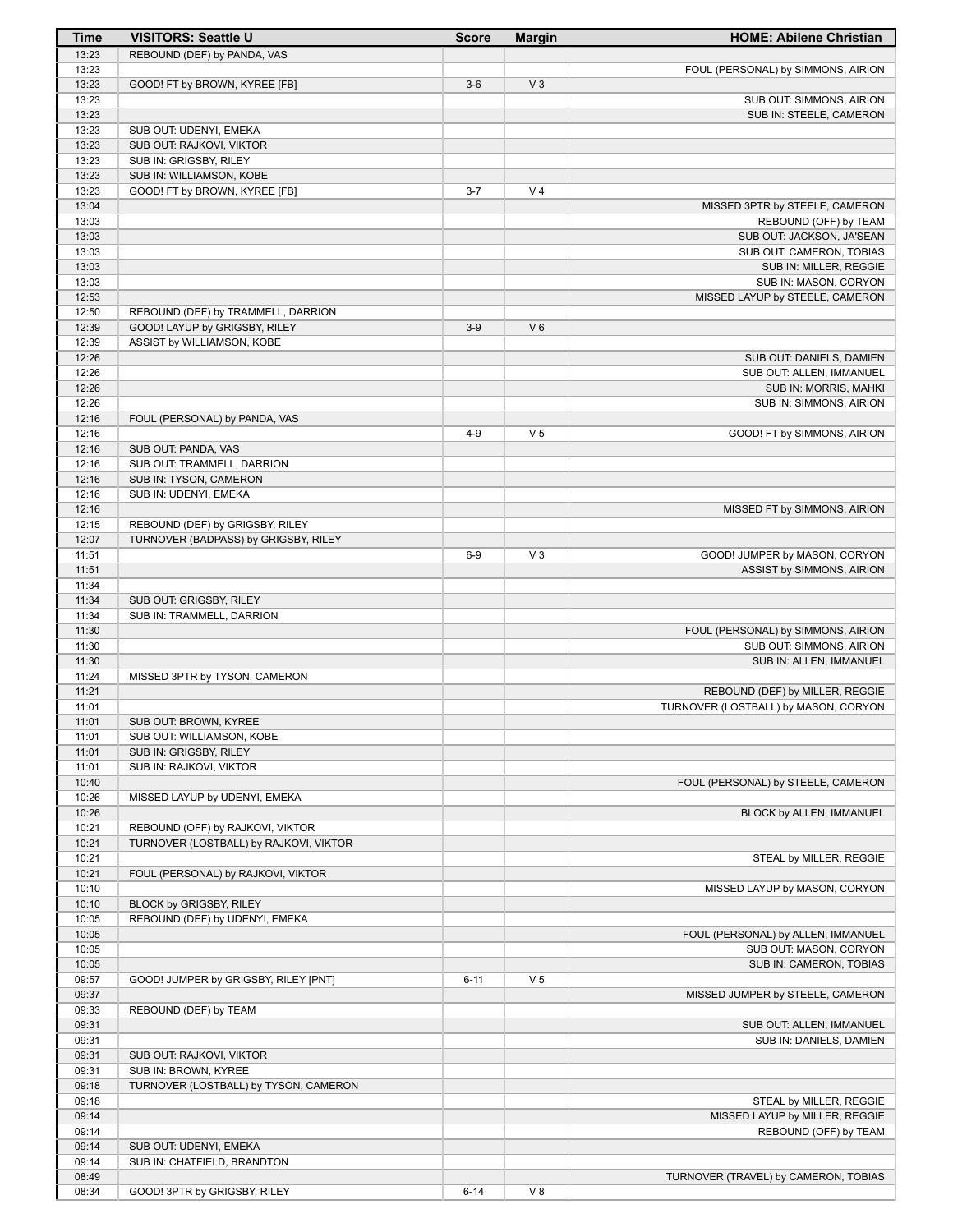| Time           | <b>VISITORS: Seattle U</b>                                       | <b>Score</b> | <b>Margin</b>  | <b>HOME: Abilene Christian</b>                |
|----------------|------------------------------------------------------------------|--------------|----------------|-----------------------------------------------|
| 08:34          | ASSIST by BROWN, KYREE                                           |              |                |                                               |
| 08:14          | FOUL (PERSONAL) by TYSON, CAMERON                                |              |                |                                               |
| 08:14          |                                                                  |              |                | SUB OUT: MORRIS, MAHKI                        |
| 08:14          |                                                                  |              |                | SUB IN: MCLAUGHLIN, LOGAN                     |
| 08:02          |                                                                  | $9 - 14$     | V <sub>5</sub> | GOOD! 3PTR by STEELE, CAMERON                 |
| 08:02          |                                                                  |              |                | ASSIST by MILLER, REGGIE                      |
| 07:45          |                                                                  |              |                | FOUL (PERSONAL) by DANIELS, DAMIEN            |
| 07:45          |                                                                  |              |                |                                               |
| 07:45          | MISSED FT by BROWN, KYREE                                        |              |                |                                               |
| 07:45          | REBOUND (OFF) by TEAM                                            |              |                |                                               |
| 07:45          | GOOD! FT by BROWN, KYREE                                         | $9 - 15$     | $V_6$          |                                               |
| 07:29          |                                                                  |              |                | MISSED 3PTR by MCLAUGHLIN, LOGAN              |
| 07:27          | REBOUND (DEF) by GRIGSBY, RILEY                                  |              |                |                                               |
| 07:04          | GOOD! JUMPER by TYSON, CAMERON [PNT]                             | $9 - 17$     | V8             |                                               |
| 06:40<br>06:38 |                                                                  |              |                | MISSED 3PTR by MILLER, REGGIE                 |
| 06:31          | REBOUND (DEF) by TYSON, CAMERON<br>MISSED JUMPER by BROWN, KYREE |              |                |                                               |
| 06:28          |                                                                  |              |                | REBOUND (DEF) by STEELE, CAMERON              |
| 06:09          |                                                                  |              |                | MISSED 3PTR by CAMERON, TOBIAS                |
| 06:06          |                                                                  |              |                | REBOUND (OFF) by DANIELS, DAMIEN              |
| 06:05          |                                                                  | $11 - 17$    | $V_6$          | GOOD! LAYUP by DANIELS, DAMIEN                |
| 05:39          |                                                                  |              |                | FOUL (PERSONAL) by MCLAUGHLIN, LOGAN          |
| 05:39          |                                                                  |              |                | SUB OUT: MCLAUGHLIN, LOGAN                    |
| 05:39          |                                                                  |              |                | SUB OUT: STEELE, CAMERON                      |
| 05:39          |                                                                  |              |                | SUB OUT: MILLER, REGGIE                       |
| 05:39          |                                                                  |              |                | SUB IN: JACKSON, JA'SEAN                      |
| 05:39          |                                                                  |              |                | SUB IN: MASON, CORYON                         |
| 05:39          |                                                                  |              |                | SUB IN: GAI, YUOT                             |
| 05:39          | SUB OUT: TYSON, CAMERON                                          |              |                |                                               |
| 05:39          | SUB OUT: CHATFIELD, BRANDTON                                     |              |                |                                               |
| 05:39          | SUB IN: UDENYI, EMEKA                                            |              |                |                                               |
| 05:39          | SUB IN: WILLIAMSON, KOBE                                         |              |                |                                               |
| 05:39          | GOOD! FT by BROWN, KYREE                                         | $11 - 18$    | V <sub>7</sub> |                                               |
| 05:39          | GOOD! FT by BROWN, KYREE                                         | $11 - 19$    | V8             |                                               |
| 05:27          |                                                                  | $13-19$      | $V_6$          | GOOD! LAYUP by CAMERON, TOBIAS                |
| 05:13          | GOOD! LAYUP by UDENYI, EMEKA                                     | $13 - 21$    | V8             |                                               |
| 05:13          | ASSIST by TRAMMELL, DARRION                                      |              |                |                                               |
| 04:53          |                                                                  |              |                | TURNOVER (BADPASS) by CAMERON, TOBIAS         |
| 04:53          | STEAL by UDENYI, EMEKA                                           |              |                |                                               |
| 04:42          | MISSED 3PTR by TRAMMELL, DARRION                                 |              |                |                                               |
| 04:40          |                                                                  |              |                | REBOUND (DEF) by DANIELS, DAMIEN              |
| 04:21          |                                                                  | 16-21        | V <sub>5</sub> | GOOD! 3PTR by JACKSON, JA'SEAN                |
| 04:21          |                                                                  |              |                | ASSIST by CAMERON, TOBIAS                     |
| 04:08          | TURNOVER (LOSTBALL) by TRAMMELL, DARRION                         |              |                |                                               |
| 04:08          |                                                                  |              |                | STEAL by JACKSON, JA'SEAN                     |
| 04:04          |                                                                  | 18-21        | $V_3$          | GOOD! LAYUP by JACKSON, JA'SEAN [FB]          |
| 03:46          | FOUL (TECH) by TRAMMELL, DARRION                                 |              |                |                                               |
| 03:46          | TURNOVER (OFFENSIVE) by TRAMMELL, DARRION                        |              |                |                                               |
| 03:46          |                                                                  |              |                | FOUL (TECH) by CAMERON, TOBIAS                |
| 03:46          |                                                                  |              |                | TURNOVER (OFFENSIVE) by CAMERON, TOBIAS       |
| 03:46          |                                                                  |              |                | FOUL (PERSONAL) by JACKSON, JA'SEAN           |
| 03:46          | GOOD! FT by TRAMMELL, DARRION                                    | 18-22        | V <sub>4</sub> |                                               |
| 03:46          | GOOD! FT by TRAMMELL, DARRION                                    | 18-23        | V <sub>5</sub> |                                               |
| 03:46          |                                                                  |              |                | SUB OUT: CAMERON, TOBIAS                      |
| 03:46          |                                                                  |              |                | SUB OUT: GAI, YUOT<br>SUB IN: STEELE, CAMERON |
| 03:46<br>03:46 |                                                                  |              |                | SUB IN: SIMMONS, AIRION                       |
| 03:46          |                                                                  |              |                |                                               |
| 03:30          |                                                                  |              |                | TURNOVER (BADPASS) by DANIELS, DAMIEN         |
| 03:30          | STEAL by UDENYI, EMEKA                                           |              |                |                                               |
| 03:13          | GOOD! 3PTR by WILLIAMSON, KOBE                                   | 18-26        | V8             |                                               |
| 03:13          | ASSIST by TRAMMELL, DARRION                                      |              |                |                                               |
| 02:50          |                                                                  |              |                | MISSED 3PTR by STEELE, CAMERON                |
| 02:47          | REBOUND (DEF) by TRAMMELL, DARRION                               |              |                |                                               |
| 02:35          | GOOD! LAYUP by GRIGSBY, RILEY                                    | 18-28        | $V$ 10         |                                               |
| 02:35          | ASSIST by TRAMMELL, DARRION                                      |              |                |                                               |
| 02:24          | FOUL (PERSONAL) by TRAMMELL, DARRION                             |              |                |                                               |
| 02:24          |                                                                  |              |                | SUB OUT: DANIELS, DAMIEN                      |
| 02:24          |                                                                  |              |                | SUB OUT: STEELE, CAMERON                      |
| 02:24          |                                                                  |              |                | SUB IN: MORRIS, MAHKI                         |
| 02:24          |                                                                  |              |                | SUB IN: CADEAUX DE DIEU, FURAHA               |
| 02:24          | SUB OUT: TRAMMELL, DARRION                                       |              |                |                                               |
| 02:24          | SUB IN: TYSON, CAMERON                                           |              |                |                                               |
| 02:24          |                                                                  | 19-28        | V <sub>9</sub> | GOOD! FT by JACKSON, JA'SEAN                  |
| 02:24          |                                                                  |              |                | SUB OUT: SIMMONS, AIRION                      |
| 02:24          |                                                                  |              |                | SUB IN: ALLEN, IMMANUEL                       |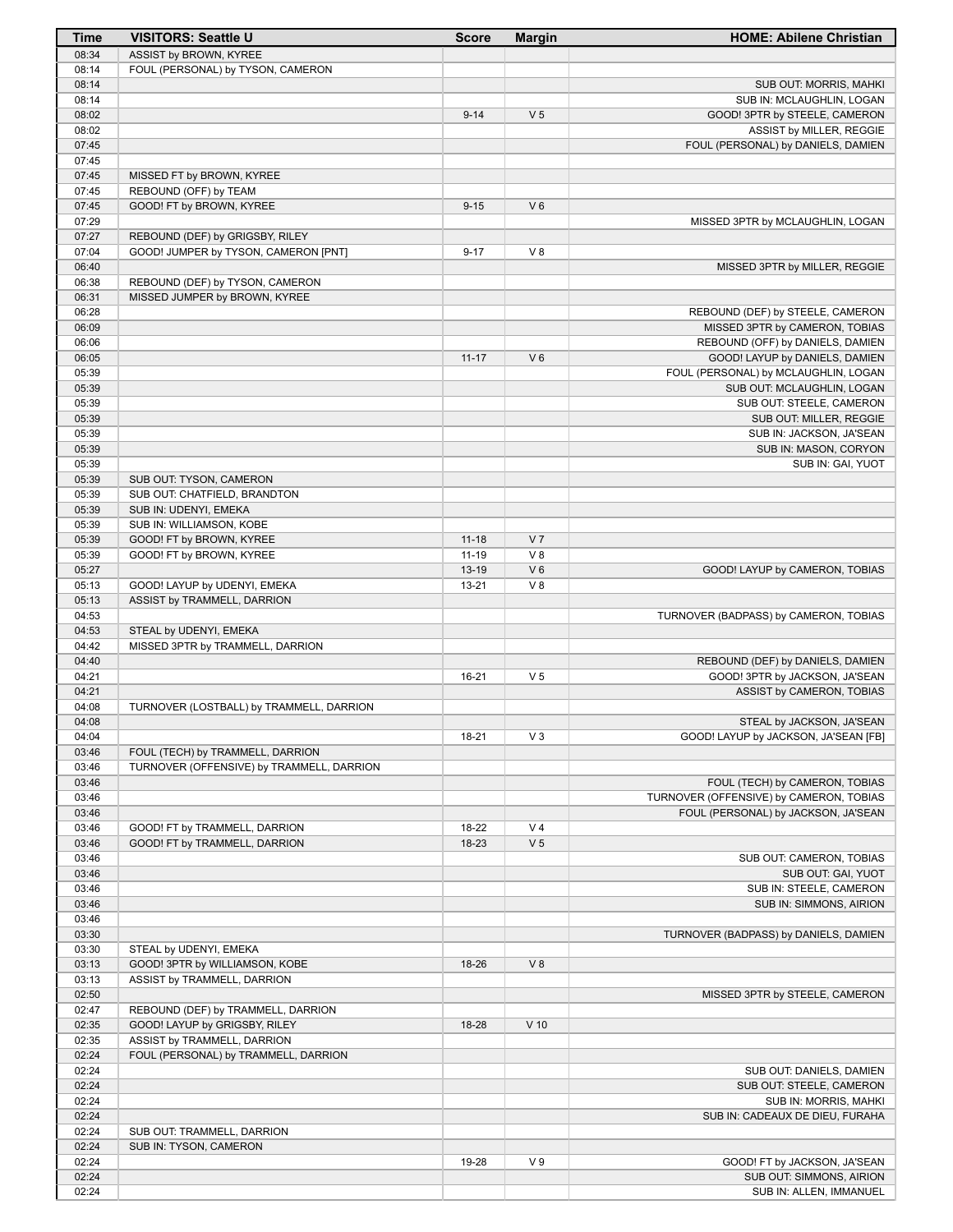| <b>Time</b> | <b>VISITORS: Seattle U</b>           | <b>Score</b> | <b>Margin</b>   | <b>HOME: Abilene Christian</b>       |
|-------------|--------------------------------------|--------------|-----------------|--------------------------------------|
| 02:24       |                                      | $20 - 28$    | V8              | GOOD! FT by JACKSON, JA'SEAN         |
| 02:24       |                                      |              |                 | SUB OUT: JACKSON, JA'SEAN            |
| 02:24       |                                      |              |                 | SUB IN: MILLER, REGGIE               |
| 02:13       | MISSED 3PTR by TYSON, CAMERON        |              |                 |                                      |
| 02:10       |                                      |              |                 | REBOUND (DEF) by MASON, CORYON       |
| 02:00       |                                      |              |                 | MISSED LAYUP by ALLEN, IMMANUEL      |
| 01:58       |                                      |              |                 | REBOUND (OFF) by ALLEN, IMMANUEL     |
| 01:57       |                                      |              |                 | MISSED LAYUP by ALLEN, IMMANUEL      |
| 01:55       | REBOUND (DEF) by UDENYI, EMEKA       |              |                 |                                      |
| 01:29       | GOOD! JUMPER by GRIGSBY, RILEY [PNT] | 20-30        | $V$ 10          |                                      |
| 01:04       |                                      |              |                 | MISSED JUMPER by MILLER, REGGIE      |
| 01:04       | BLOCK by BROWN, KYREE                |              |                 |                                      |
| 01:04       |                                      |              |                 | REBOUND (OFF) by TEAM                |
| 01:04       |                                      |              |                 | TIMEOUT 30SEC                        |
| 01:04       |                                      |              |                 | MISSED 3PTR by MORRIS, MAHKI         |
| 01:00       | REBOUND (DEF) by GRIGSBY, RILEY      |              |                 |                                      |
| 00:27       | GOOD! JUMPER by GRIGSBY, RILEY [PNT] | 20-32        | V <sub>12</sub> |                                      |
| 00:23       |                                      | 22-32        | $V$ 10          | GOOD! LAYUP by MASON, CORYON         |
| 00:15       | FOUL (OFF) by BROWN, KYREE           |              |                 |                                      |
| 00:15       | TURNOVER (OFFENSIVE) by BROWN, KYREE |              |                 |                                      |
| 00:15       |                                      |              |                 | SUB OUT: CADEAUX DE DIEU, FURAHA     |
| 00:15       |                                      |              |                 | SUB IN: STEELE, CAMERON              |
| 00:04       |                                      |              |                 | TURNOVER (TRAVEL) by STEELE, CAMERON |
| 00:00       | GOOD! 3PTR by TYSON, CAMERON         | 22-35        | V <sub>13</sub> |                                      |
| 00:00       | ASSIST by WILLIAMSON, KOBE           |              |                 |                                      |

# **Seattle U 35, Abilene Christian 22**

| <b>Points (This Period)</b> | <b>SEA</b>     | <b>ACU</b>     |
|-----------------------------|----------------|----------------|
| In the Paint                | 16             | 10             |
| Off Turns                   | 13             |                |
| 2nd Chance                  | 3              |                |
| <b>Fast Break</b>           |                |                |
| Bench                       |                |                |
| Per Poss                    | 1.029<br>16/34 | 0.629<br>10/35 |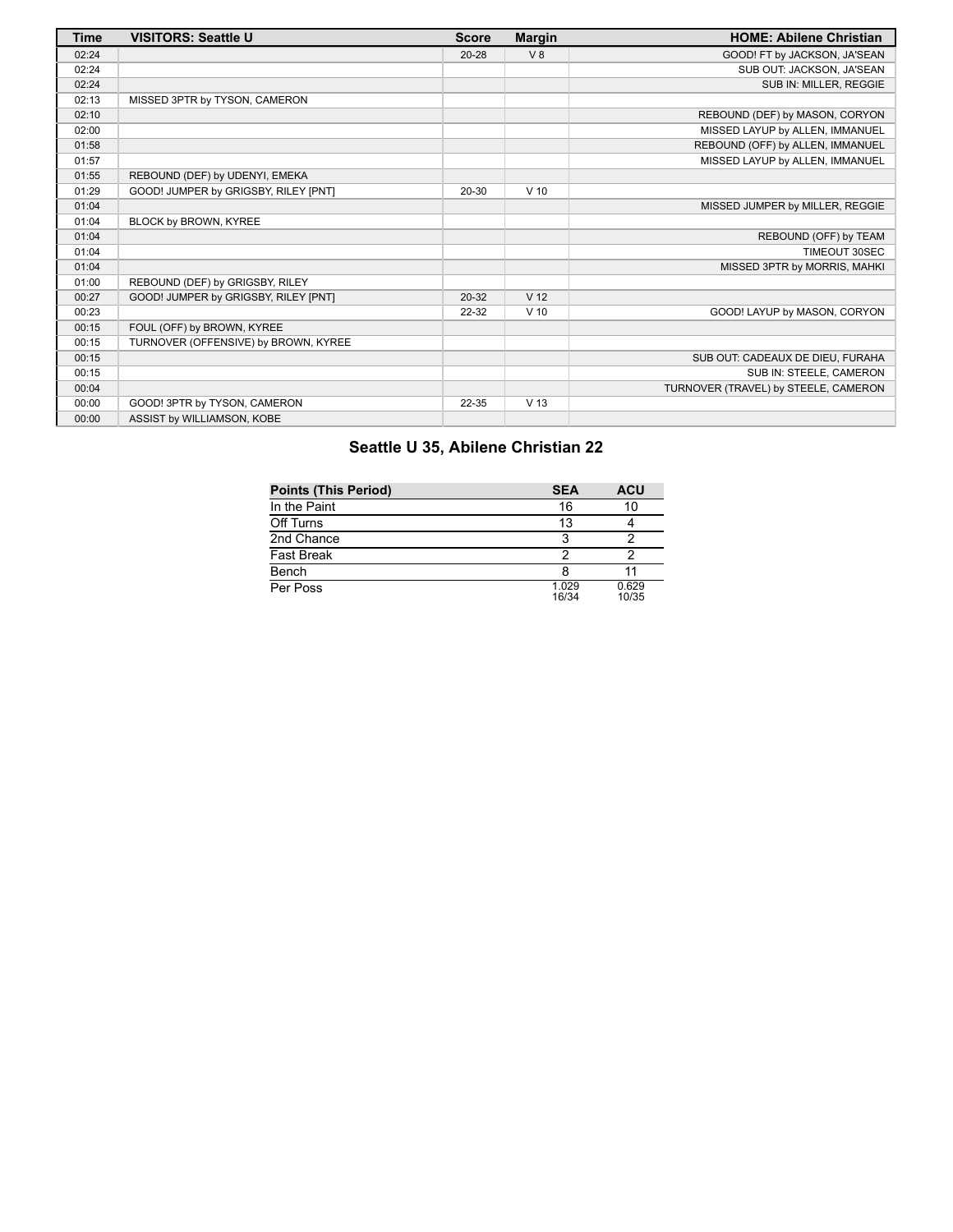### **Official Box Score Seattle U vs Abilene Christian Second Half Statistics Only January 20, 2022 at Teague Center - Abilene, Texas**



## **Seattle U 37**

| No. | Plaver                  | S  | <b>Pts</b> | <b>FG</b> | 3FG      | <b>FT</b> | <b>OR</b>   | DR | TR | PF | A            | TO       | <b>Blk</b>   | Stl         | Min            | $+/-$        |
|-----|-------------------------|----|------------|-----------|----------|-----------|-------------|----|----|----|--------------|----------|--------------|-------------|----------------|--------------|
| 02  | TRAMMELL, DARRION       | G  | 12         | $2 - 7$   | $0 - 4$  | $8 - 10$  | 0           | 3  | 3  | 0  | 0            | 2        | 0            | 3           | 18             | -1           |
| 05  | <b>TYSON, CAMERON</b>   | G  | 12         | $3 - 7$   | $1 - 4$  | $5-6$     | 0           | 2  | 2  | 3  | $\mathbf{0}$ |          | 0            | 2           | 13             | $-10$        |
| 11  | <b>GRIGSBY, RILEY</b>   | G  | 2          | $1 - 2$   | $0 - 1$  | $0 - 0$   | 0           | 0  | 0  | 3  | 0            | 2        | $\mathbf{0}$ | $\Omega$    | 19             | -1           |
| 15  | <b>UDENYI, EMEKA</b>    | F. | 4          | $2 - 3$   | $0 - 0$  | $0 - 0$   | 0           | 3  | 3  | 0  |              |          | 1            | $\Omega$    | 16             | $\mathbf{0}$ |
| 25  | CHATFIELD, BRANDTON     | F  | 0          | $0 - 0$   | $0 - 0$  | $0 - 0$   | 1           | 0  | 1  | 0  | $\Omega$     |          | 0            | $\Omega$    | 2              | -6           |
| 01  | PANDA, VAS              | G  | 0          | $0 - 1$   | $0 - 0$  | $0 - 0$   | 0           | 0  | 0  | 2  | $\Omega$     | $\Omega$ | 0            | $\Omega$    | 5              | -1           |
| 13  | <b>BROWN, KYREE</b>     | G  | 7          | 1-3       | $0 - 1$  | $5 - 7$   | 0           | 4  | 4  | 2  | 0            |          | 0            | 0           | 16             | 5            |
| 21  | RAJKOVI, VIKTOR         | F  | 0          | $0 - 0$   | $0 - 0$  | $0 - 0$   | $\Omega$    |    |    | 0  | $\Omega$     | 0        | 0            | $\Omega$    | $\overline{4}$ | $-2$         |
| 33  | <b>WILLIAMSON, KOBE</b> | G  | 0          | $0 - 1$   | $0-0$    | $0 - 0$   | 1           |    | 2  | 0  | $\Omega$     | 0        | 0            | $\mathbf 0$ | 6              | 1            |
|     | TEAM                    |    |            |           |          |           | 0           | 0  | 0  | 0  |              | 0        |              |             |                |              |
|     | <b>TOTALS</b>           |    | 37         | $9 - 24$  | $1 - 10$ | $18 - 23$ | $\mathbf 2$ | 14 | 16 | 10 |              | 8        |              | 5           | 99             |              |
|     |                         |    |            |           |          |           |             |    |    |    |              |          |              |             |                |              |

| <b>Shooting By Period</b><br>Period | FG        | FG%        | 3FG      | 3FG%  |         | FT%   | Deadball Rebounds: 5,5<br>Last FG Half: SEA - |
|-------------------------------------|-----------|------------|----------|-------|---------|-------|-----------------------------------------------|
| 2nd Half                            | $9 - 24$  | <b>38%</b> | $1 - 10$ | 10%   | $18-23$ | 78%   |                                               |
| Game                                | $21 - 47$ | 44.7%      | $5-18$   | 27.8% | 25-31   | 80.6% |                                               |

# **Abilene Christian 40**

| No. | Player                  | S | <b>Pts</b> | FG.     | 3FG     | <b>FT</b> | <b>OR</b> | DR.          | TR | PF       | A            | TO           | <b>BIK</b>  | Stl          | Min      | $+/-$        |
|-----|-------------------------|---|------------|---------|---------|-----------|-----------|--------------|----|----------|--------------|--------------|-------------|--------------|----------|--------------|
| 05  | STEELE, CAMERON         | F | 0          | $0 - 2$ | $0 - 2$ | $0 - 0$   | 0         |              |    |          | 0            | 0            |             | 0            | 12       | $\mathbf 0$  |
| 10  | MILLER, REGGIE          | G | 9          | $3 - 5$ | $1 - 1$ | $2 - 2$   | 2         |              | 3  | 4        |              |              | 0           | $\mathbf{0}$ | 16       | 10           |
| 12  | <b>MORRIS, MAHKI</b>    | G | 10         | $3-6$   | $2 - 4$ | $2 - 2$   | 1         |              | 2  | 3        | 0            |              | 0           | 2            | 15       | 6            |
| 20  | <b>MASON, CORYON</b>    | G | 5          | $2 - 7$ | $1 - 3$ | $0 - 0$   | $\Omega$  | $\mathbf{0}$ | 0  | 3        |              | 2            | 0           | $\mathbf{0}$ | 16       | 9            |
| 23  | SIMMONS, AIRION         | F | 8          | $3 - 8$ | $0 - 2$ | $2 - 4$   | 3         | 3            | 6  | 2        | 0            |              |             | 3            | 14       | 3            |
| 01  | MCLAUGHLIN, LOGAN       | G | 0          | $0 - 0$ | $0 - 0$ | $0 - 0$   | $\Omega$  | $\mathbf{0}$ | 0  | 0        | 0            | 0            | 0           | $\Omega$     | $\Omega$ | $\mathbf 0$  |
| 02  | JACKSON, JA'SEAN        | G | 2          | $0 - 0$ | $0-0$   | $2 - 2$   | 0         |              | 1  | 0        | 0            |              | 0           | 0            | 4        | -8           |
| 04  | DANIELS, DAMIEN         | G | 0          | $0 - 2$ | $0 - 0$ | $0 - 0$   | $\Omega$  | 4            | 4  | 2        | $\Omega$     | 0            | $\Omega$    | $\Omega$     | 8        | -8           |
| 11  | <b>CAMERON, TOBIAS</b>  | G | 0          | $0 - 1$ | $0-0$   | $0-0$     | 0         | $\mathbf{0}$ | 0  | $\Omega$ | 0            | 0            | $\Omega$    | $\mathbf{0}$ | 3        | -3           |
| 15  | CADEAUX DE DIEU, FURAHA | F | 0          | $0 - 0$ | $0 - 0$ | $0 - 0$   | $\Omega$  | $\Omega$     | 0  | $\Omega$ | $\Omega$     | $\Omega$     | $\Omega$    | $\Omega$     | $\Omega$ | $\mathbf{0}$ |
| 25  | ALLEN, IMMANUEL         | G | 6          | $2 - 4$ | $0 - 2$ | $2 - 2$   | 1         | 4            | 5  |          |              |              | 0           | 0            | 12       | 6            |
| 34  | <b>GAI, YUOT</b>        | F | 0          | $0 - 0$ | $0 - 0$ | $0 - 0$   | $\Omega$  | $\Omega$     | 0  | 0        | $\mathbf{0}$ | $\mathbf{0}$ | 0           | $\mathbf{0}$ | $\Omega$ | $\mathbf{0}$ |
|     | <b>TEAM</b>             |   |            |         |         |           | 0         | 0            | 0  | 0        |              | 0            |             |              |          |              |
|     | <b>TOTALS</b>           |   | 40         | 13-35   | 4-14    | $10 - 12$ | 7         | 15           | 22 | 16       | 3            | 7            | $\mathbf 2$ | 5            | 99       |              |
|     |                         |   |            |         |         |           |           |              |    |          |              |              |             |              |          |              |

| <b>Shooting By Period</b><br>Period | FG        | FG%   | 3FG  | 3FG%  |           | FT%   |
|-------------------------------------|-----------|-------|------|-------|-----------|-------|
| 2nd Half                            | $13 - 35$ | 37%   | 4-14 | 29%   | $10 - 12$ | 83%   |
| Game                                | $21 - 63$ | 33.3% | 7-24 | 29.2% | $13 - 16$ | 81.3% |

*Deadball Rebounds:* 2,1 *Last FG Half:* ACU -

| Game Notes:                                                            | <b>Score</b> | 1st | 2 <sub>nd</sub> | тот | <b>Points (This Period)</b> | <b>SEA</b>     | <b>ACU</b>     |
|------------------------------------------------------------------------|--------------|-----|-----------------|-----|-----------------------------|----------------|----------------|
| Officials: Kelly Self, Wilson Holland, Jeff Wooten<br>Attendance: 1179 | <b>SEA</b>   | 35  | 37              | 72  | In the Paint                |                | 18             |
|                                                                        | <b>ACU</b>   | 22  | 40              | 62  | Off Turns                   |                | 12             |
| Start Time: 08:02 PM ET                                                |              |     |                 |     | 2nd Chance                  |                | 13             |
| End Time: 10:03 PM ET<br>Game Duration: 2:00                           |              |     |                 |     | <b>Fast Break</b>           | 19             |                |
| Conference Game:                                                       |              |     |                 |     | Bench                       |                |                |
|                                                                        |              |     |                 |     | Per Poss                    | 0.949<br>18/39 | 1.000<br>18/40 |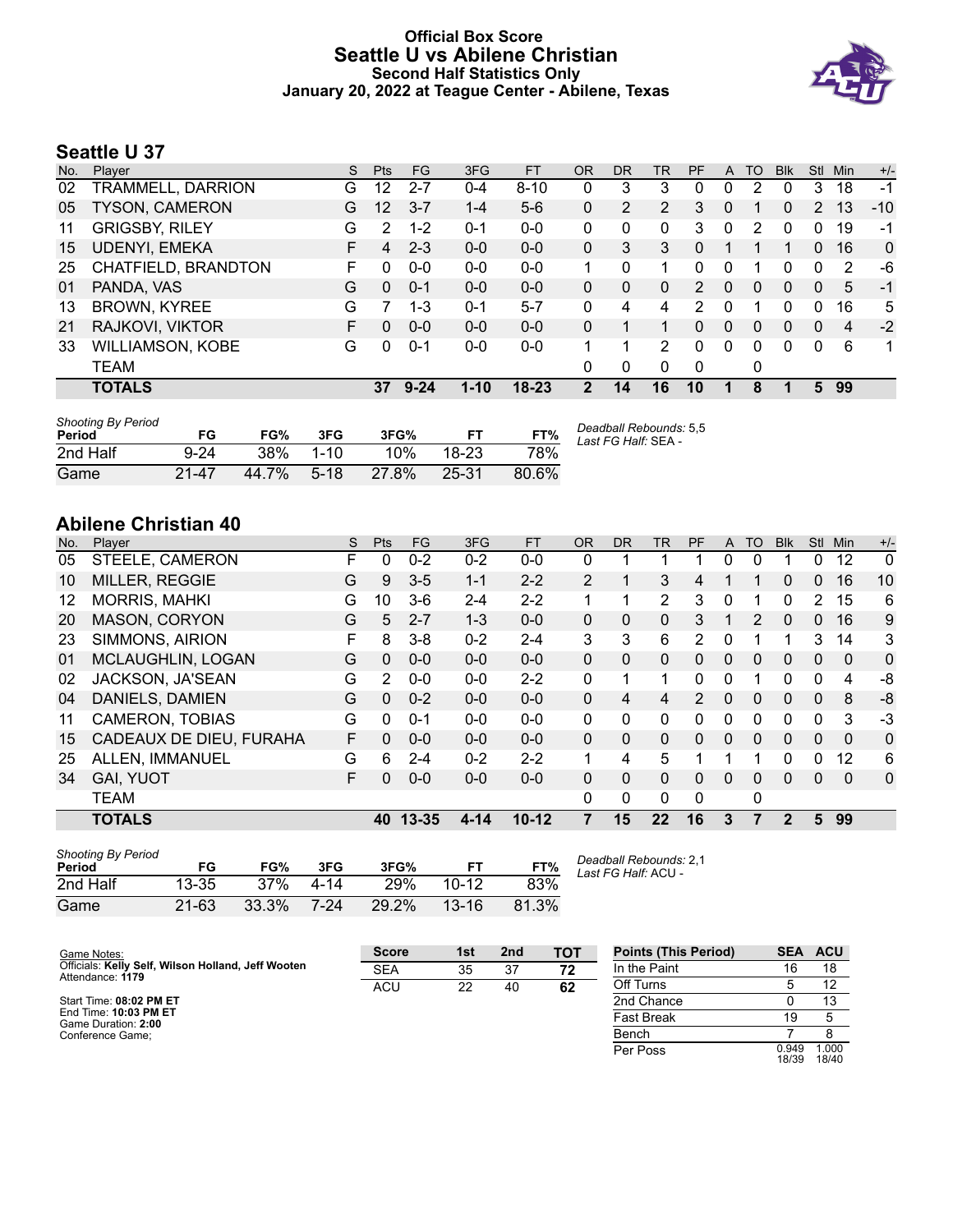### **Official Play-By-Play Seattle U vs Abilene Christian Second Half January 20, 2022 at Teague Center - Abilene, Texas**



#### **Period 2**

<mark>Starters:</mark><br>Seattle U: 2 TRAMMELL,DARRION (G); 5 TYSON,CAMERON (G); 11 GRIGSBY,RILEY (G); 15 UDENYI,EMEKA (F); 25 CHATFIELD,BRANDTON (F);<br>**Abilene Christian**: 5 STEELE,CAMERON (F); 10 MILLER,REGGIE (G); 12 MORRIS,MAHKI (G)

| Time  | <b>VISITORS: Seattle U</b>                                    | <b>Score</b> | <b>Margin</b>  | <b>HOME: Abilene Christian</b>        |
|-------|---------------------------------------------------------------|--------------|----------------|---------------------------------------|
| 20:00 |                                                               |              |                | SUB OUT: ALLEN, IMMANUEL              |
| 20:00 |                                                               |              |                | SUB IN: SIMMONS, AIRION               |
| 20:00 | SUB OUT: BROWN, KYREE                                         |              |                |                                       |
| 20:00 | SUB OUT: WILLIAMSON, KOBE                                     |              |                |                                       |
| 20:00 | SUB IN: TRAMMELL, DARRION                                     |              |                |                                       |
| 20:00 | SUB IN: CHATFIELD, BRANDTON                                   |              |                |                                       |
| 19:47 | TURNOVER (BADPASS) by TRAMMELL, DARRION                       |              |                |                                       |
| 19:47 |                                                               |              |                | STEAL by MORRIS, MAHKI                |
| 19:24 |                                                               |              |                | MISSED LAYUP by MASON, CORYON         |
| 19:21 |                                                               |              |                | REBOUND (OFF) by SIMMONS, AIRION      |
| 19:20 |                                                               | 24-35        | $V$ 11         | GOOD! LAYUP by SIMMONS, AIRION        |
| 19:01 | MISSED 3PTR by GRIGSBY, RILEY                                 |              |                |                                       |
| 18:59 | REBOUND (OFF) by CHATFIELD, BRANDTON                          |              |                |                                       |
| 18:59 |                                                               |              |                | FOUL (PERSONAL) by SIMMONS, AIRION    |
| 18:59 | TURNOVER (LOSTBALL) by CHATFIELD, BRANDTON                    |              |                |                                       |
| 18:59 |                                                               |              |                | STEAL by SIMMONS, AIRION              |
| 18:59 |                                                               | 26-35        | V <sub>9</sub> | GOOD! LAYUP by MILLER, REGGIE         |
| 18:59 | MISSED 3PTR by TYSON, CAMERON                                 |              |                |                                       |
| 18:59 |                                                               |              |                | REBOUND (DEF) by SIMMONS, AIRION      |
| 17:59 | FOUL (PERSONAL) by TYSON, CAMERON                             |              |                |                                       |
| 17:39 |                                                               | 27-35        | V8             | GOOD! FT by MORRIS, MAHKI             |
| 17:39 |                                                               | 28-35        | V <sub>7</sub> | GOOD! FT by MORRIS, MAHKI             |
| 17:38 |                                                               |              |                | SUB OUT: SIMMONS, AIRION              |
| 17:38 |                                                               |              |                | SUB IN: ALLEN, IMMANUEL               |
| 17:38 | SUB OUT: CHATFIELD, BRANDTON                                  |              |                |                                       |
| 17:38 | SUB IN: WILLIAMSON, KOBE                                      |              |                |                                       |
| 17:37 |                                                               |              |                | FOUL (PERSONAL) by MILLER, REGGIE     |
| 17:34 |                                                               |              |                | FOUL (PERSONAL) by ALLEN, IMMANUEL    |
| 17:18 | TURNOVER (TRAVEL) by UDENYI, EMEKA                            |              |                |                                       |
| 17:18 | SUB OUT: UDENYI, EMEKA                                        |              |                |                                       |
| 17:18 | SUB IN: BROWN, KYREE                                          |              |                |                                       |
| 17:00 |                                                               | 31-35        | V <sub>4</sub> |                                       |
| 17:00 |                                                               |              |                | GOOD! 3PTR by MORRIS, MAHKI           |
| 16:43 |                                                               | 31-37        | $V_6$          | ASSIST by ALLEN, IMMANUEL             |
| 16:41 | GOOD! JUMPER by TYSON, CAMERON<br>TIMEOUT 30SEC               |              |                |                                       |
| 16:27 |                                                               |              |                |                                       |
| 16:26 |                                                               |              |                | MISSED 3PTR by STEELE, CAMERON        |
| 16:08 | REBOUND (DEF) by TEAM<br>TURNOVER (BADPASS) by TYSON, CAMERON |              |                |                                       |
| 16:08 |                                                               |              |                |                                       |
| 16:06 | FOUL (PERSONAL) by TYSON, CAMERON                             |              |                | STEAL by MORRIS, MAHKI                |
|       | SUB OUT: TYSON, CAMERON                                       |              |                |                                       |
| 16:06 | SUB IN: PANDA, VAS                                            |              |                |                                       |
| 16:06 |                                                               |              |                |                                       |
| 16:04 |                                                               | 33-37        | V <sub>4</sub> | GOOD! LAYUP by MASON, CORYON [PNT]    |
| 15:44 | GOOD! JUMPER by TRAMMELL, DARRION [PNT]                       | 33-39        | $V_6$          |                                       |
| 15:30 |                                                               | 35-39        | V <sub>4</sub> | GOOD! LAYUP by MILLER, REGGIE         |
| 15:17 | MISSED 3PTR by TRAMMELL, DARRION                              |              |                |                                       |
| 15:15 |                                                               |              |                | REBOUND (DEF) by ALLEN, IMMANUEL      |
| 15:03 |                                                               |              |                | TURNOVER (BADPASS) by ALLEN, IMMANUEL |
| 15:03 |                                                               |              |                |                                       |
| 15:03 |                                                               |              |                | SUB OUT: ALLEN, IMMANUEL              |
| 15:03 |                                                               |              |                | SUB IN: CAMERON, TOBIAS               |
| 14:50 | MISSED 3PTR by TRAMMELL, DARRION                              |              |                |                                       |
| 14:48 | REBOUND (OFF) by WILLIAMSON, KOBE                             |              |                |                                       |
| 14:47 | MISSED LAYUP by WILLIAMSON, KOBE                              |              |                |                                       |
| 14:47 |                                                               |              |                | BLOCK by STEELE, CAMERON              |
| 14:40 |                                                               |              |                | REBOUND (DEF) by STEELE, CAMERON      |
| 14:23 |                                                               |              |                | MISSED 3PTR by MASON, CORYON          |
| 14:20 | REBOUND (DEF) by BROWN, KYREE                                 |              |                |                                       |
| 14:09 | GOOD! LAYUP by BROWN, KYREE                                   | 35-41        | $V_6$          |                                       |
| 14:09 |                                                               |              |                | FOUL (PERSONAL) by MASON, CORYON      |
| 14:09 |                                                               |              |                | SUB OUT: MILLER, REGGIE               |
| 14:09 |                                                               |              |                | SUB IN: DANIELS, DAMIEN               |
| 14:09 | SUB OUT: WILLIAMSON, KOBE                                     |              |                |                                       |
| 14:09 | SUB IN: UDENYI, EMEKA                                         |              |                |                                       |
| 14:09 | GOOD! FT by BROWN, KYREE                                      | 35-42        | V <sub>7</sub> |                                       |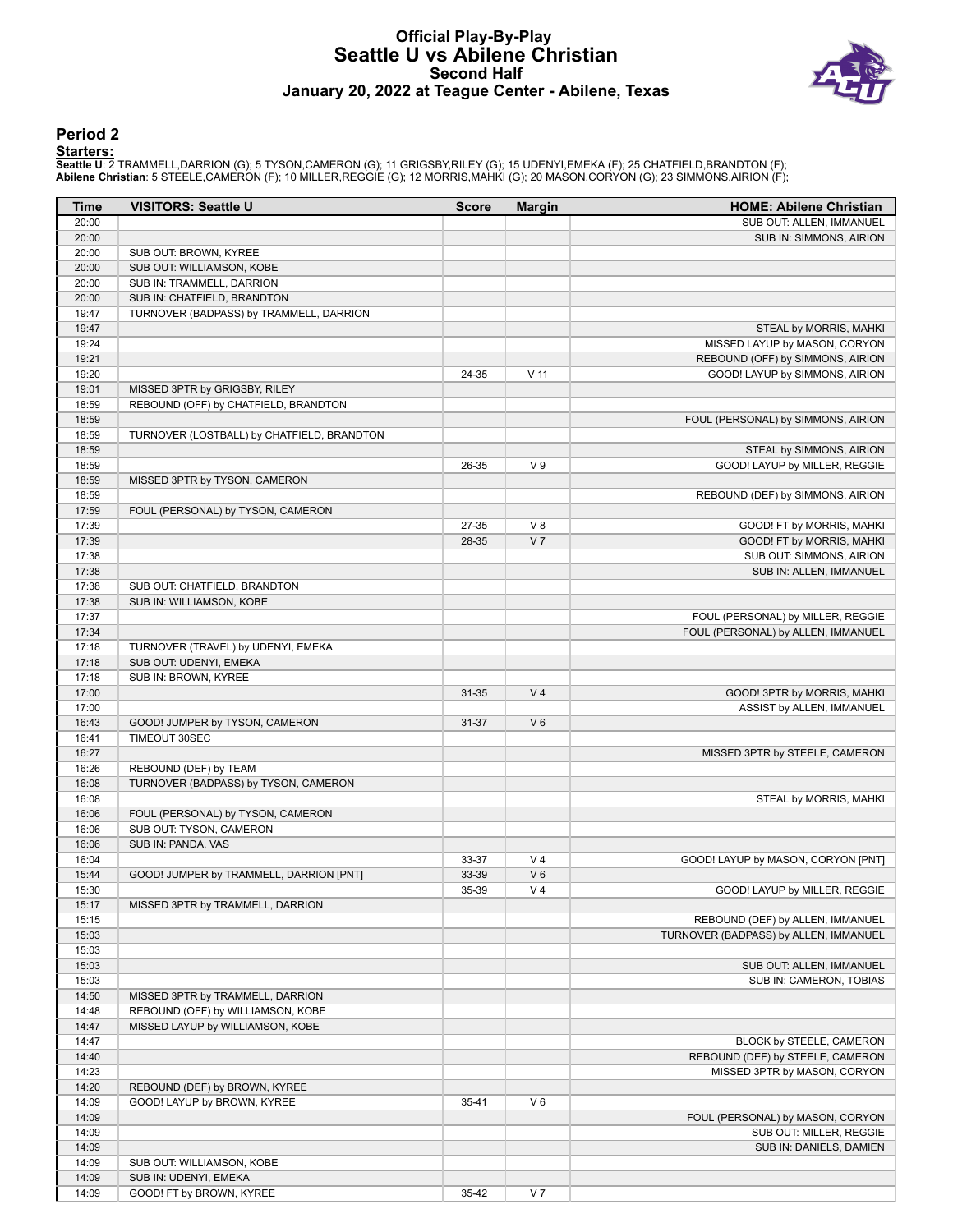| Time           | <b>VISITORS: Seattle U</b>                                          | <b>Score</b>   | <b>Margin</b>                    | <b>HOME: Abilene Christian</b>                                     |
|----------------|---------------------------------------------------------------------|----------------|----------------------------------|--------------------------------------------------------------------|
| 13:55          | FOUL (PERSONAL) by GRIGSBY, RILEY                                   |                |                                  |                                                                    |
| 13:37          |                                                                     |                |                                  | TURNOVER (BADPASS) by MASON, CORYON                                |
| 13:37          | STEAL by TRAMMELL, DARRION                                          |                |                                  |                                                                    |
| 13:29<br>13:29 |                                                                     |                |                                  | FOUL (PERSONAL) by STEELE, CAMERON<br>SUB OUT: STEELE, CAMERON     |
| 13:29          |                                                                     |                |                                  | SUB IN: SIMMONS, AIRION                                            |
| 13:22          | MISSED 3PTR by BROWN, KYREE                                         |                |                                  |                                                                    |
| 13:19          |                                                                     |                |                                  | REBOUND (DEF) by MORRIS, MAHKI                                     |
| 13:15          | FOUL (PERSONAL) by BROWN, KYREE                                     |                |                                  |                                                                    |
| 13:09          |                                                                     |                |                                  | MISSED LAYUP by CAMERON, TOBIAS                                    |
| 13:06          | REBOUND (DEF) by BROWN, KYREE                                       |                |                                  |                                                                    |
| 13:05          | MISSED LAYUP by PANDA, VAS                                          |                |                                  |                                                                    |
| 13:05<br>13:05 |                                                                     |                |                                  | BLOCK by SIMMONS, AIRION<br>REBOUND (DEF) by TEAM                  |
| 13:05          | SUB OUT: TRAMMELL, DARRION                                          |                |                                  |                                                                    |
| 13:05          | SUB IN: TYSON, CAMERON                                              |                |                                  |                                                                    |
| 12:45          |                                                                     | $37 - 42$      | V <sub>5</sub>                   | GOOD! LAYUP by SIMMONS, AIRION                                     |
| 12:29          | GOOD! LAYUP by UDENYI, EMEKA                                        | 37-44          | V <sub>7</sub>                   |                                                                    |
| 12:20          |                                                                     |                |                                  | MISSED LAYUP by DANIELS, DAMIEN                                    |
| 12:18<br>12:18 | REBOUND (DEF) by TEAM                                               |                |                                  | SUB OUT: CAMERON, TOBIAS                                           |
| 12:18          |                                                                     |                |                                  | SUB OUT: MORRIS, MAHKI                                             |
| 12:18          |                                                                     |                |                                  | SUB IN: MILLER, REGGIE                                             |
| 12:18          |                                                                     |                |                                  | SUB IN: ALLEN, IMMANUEL                                            |
| 12:18          | SUB OUT: GRIGSBY, RILEY                                             |                |                                  |                                                                    |
| 12:18          | SUB IN: RAJKOVI, VIKTOR                                             |                |                                  |                                                                    |
| 11:59<br>11:55 | MISSED LAYUP by TYSON, CAMERON                                      |                |                                  | REBOUND (DEF) by ALLEN, IMMANUEL                                   |
| 11:48          | FOUL (PERSONAL) by PANDA, VAS                                       |                |                                  |                                                                    |
| 11:48          |                                                                     |                |                                  |                                                                    |
| 11:48          |                                                                     | 38-44          | $V_6$                            | GOOD! FT by SIMMONS, AIRION                                        |
| 11:48          |                                                                     |                |                                  | MISSED FT by SIMMONS, AIRION                                       |
| 11:46          | REBOUND (DEF) by TYSON, CAMERON                                     |                |                                  |                                                                    |
| 11:34<br>11:32 | MISSED LAYUP by BROWN, KYREE                                        |                |                                  | REBOUND (DEF) by MILLER, REGGIE                                    |
| 11:28          | FOUL (PERSONAL) by PANDA, VAS                                       |                |                                  |                                                                    |
| 11:28          |                                                                     | 39-44          | V <sub>5</sub>                   | GOOD! FT by SIMMONS, AIRION [FB]                                   |
| 11:28          | SUB OUT: PANDA, VAS                                                 |                |                                  |                                                                    |
| 11:28          | SUB IN: TRAMMELL, DARRION                                           |                |                                  |                                                                    |
| 11:28<br>11:28 | SUB OUT: RAJKOVI, VIKTOR                                            |                |                                  |                                                                    |
| 11:28          | SUB IN: GRIGSBY, RILEY                                              |                |                                  | MISSED FT by SIMMONS, AIRION                                       |
| 11:25          | REBOUND (DEF) by TYSON, CAMERON                                     |                |                                  |                                                                    |
| 11:13          | MISSED 3PTR by TRAMMELL, DARRION                                    |                |                                  |                                                                    |
| 11:09          |                                                                     |                |                                  | REBOUND (DEF) by ALLEN, IMMANUEL                                   |
| 10:49          |                                                                     |                |                                  | MISSED LAYUP by MASON, CORYON                                      |
| 10:45<br>10:42 | REBOUND (DEF) by UDENYI, EMEKA<br>GOOD! 3PTR by TYSON, CAMERON [FB] | 39-47          | V8                               |                                                                    |
| 10:42          | ASSIST by UDENYI, EMEKA                                             |                |                                  |                                                                    |
| 10:19          |                                                                     |                |                                  | MISSED LAYUP by MASON, CORYON                                      |
| 10:17          |                                                                     |                |                                  | REBOUND (OFF) by ALLEN, IMMANUEL                                   |
| 10:15          |                                                                     | 41-47          | $V_6$                            | GOOD! LAYUP by ALLEN, IMMANUEL                                     |
| 10:00          | MISSED 3PTR by TYSON, CAMERON                                       |                |                                  |                                                                    |
| 09:56<br>09:39 |                                                                     |                |                                  | REBOUND (DEF) by DANIELS, DAMIEN<br>MISSED LAYUP by MILLER, REGGIE |
| 09:36          | REBOUND (DEF) by TRAMMELL, DARRION                                  |                |                                  |                                                                    |
| 09:30          | MISSED JUMPER by TRAMMELL, DARRION                                  |                |                                  |                                                                    |
| 09:27          |                                                                     |                |                                  | REBOUND (DEF) by DANIELS, DAMIEN                                   |
| 09:23          |                                                                     |                |                                  | MISSED 3PTR by ALLEN, IMMANUEL                                     |
| 09:22          |                                                                     |                |                                  | REBOUND (OFF) by MILLER, REGGIE                                    |
| 09:22<br>09:22 | FOUL (PERSONAL) by TYSON, CAMERON                                   |                |                                  | SUB OUT: MASON, CORYON                                             |
| 09:22          |                                                                     |                |                                  | SUB OUT: SIMMONS, AIRION                                           |
| 09:22          |                                                                     |                |                                  | SUB IN: STEELE, CAMERON                                            |
| 09:22          |                                                                     |                |                                  | SUB IN: MORRIS, MAHKI                                              |
| 09:22          | SUB OUT: TYSON, CAMERON                                             |                |                                  |                                                                    |
| 09:22          | SUB IN: RAJKOVI, VIKTOR                                             |                |                                  |                                                                    |
| 09:22<br>09:22 |                                                                     | 42-47<br>43-47 | V <sub>5</sub><br>V <sub>4</sub> | GOOD! FT by MILLER, REGGIE [FB]<br>GOOD! FT by MILLER, REGGIE [FB] |
| 09:02          | GOOD! LAYUP by GRIGSBY, RILEY                                       | 43-49          | $V_6$                            |                                                                    |
| 08:39          |                                                                     |                |                                  | TURNOVER (BADPASS) by MORRIS, MAHKI                                |
| 08:39          | STEAL by TRAMMELL, DARRION                                          |                |                                  |                                                                    |
| 08:30          | TURNOVER (BADPASS) by TRAMMELL, DARRION                             |                |                                  |                                                                    |
| 08:30          |                                                                     |                |                                  | SUB OUT: ALLEN, IMMANUEL                                           |
| 08:30<br>08:19 |                                                                     |                |                                  | SUB IN: SIMMONS, AIRION<br>MISSED 3PTR by MORRIS, MAHKI            |
|                |                                                                     |                |                                  |                                                                    |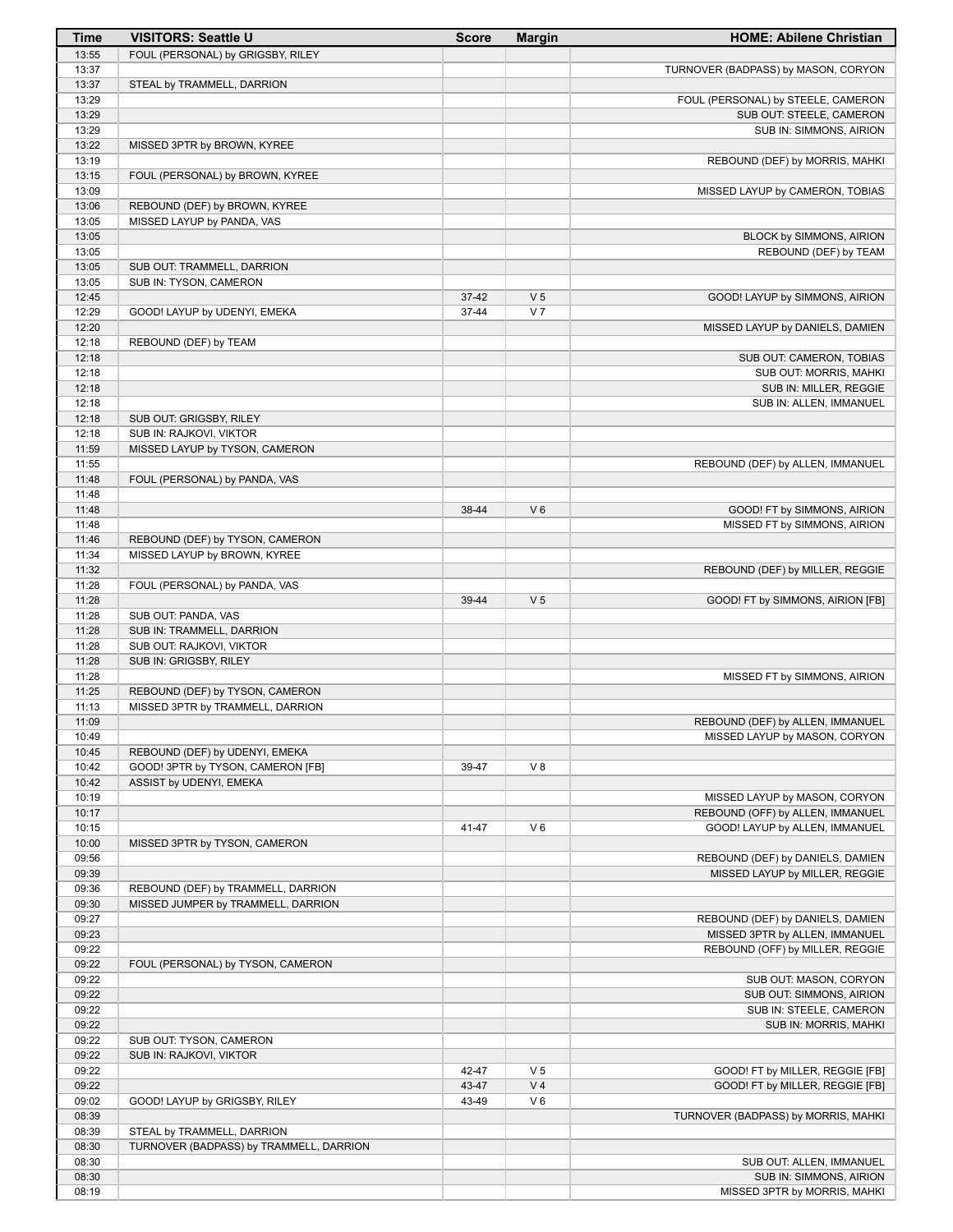| Time           | <b>VISITORS: Seattle U</b>                                             | <b>Score</b>   | <b>Margin</b>            | <b>HOME: Abilene Christian</b>          |
|----------------|------------------------------------------------------------------------|----------------|--------------------------|-----------------------------------------|
| 08:19          |                                                                        |                |                          | REBOUND (OFF) by SIMMONS, AIRION        |
| 08:19          |                                                                        |                |                          | TURNOVER (TRAVEL) by SIMMONS, AIRION    |
| 08:03          | MISSED 3PTR by TRAMMELL, DARRION                                       |                |                          |                                         |
| 08:01          |                                                                        |                |                          | REBOUND (DEF) by DANIELS, DAMIEN        |
| 07:50<br>07:50 | BLOCK by UDENYI, EMEKA                                                 |                |                          | MISSED LAYUP by SIMMONS, AIRION         |
| 07:45          | REBOUND (DEF) by UDENYI, EMEKA                                         |                |                          |                                         |
| 07:42          | GOOD! LAYUP by UDENYI, EMEKA [FB]                                      | 43-51          | V8                       |                                         |
| 07:27          |                                                                        |                |                          | MISSED LAYUP by MILLER, REGGIE          |
| 07:24          | REBOUND (DEF) by RAJKOVI, VIKTOR                                       |                |                          |                                         |
| 07:22          |                                                                        |                |                          | FOUL (PERSONAL) by MORRIS, MAHKI        |
| 07:22          |                                                                        |                |                          |                                         |
| 07:22          |                                                                        |                |                          | SUB OUT: DANIELS, DAMIEN                |
| 07:22          |                                                                        |                |                          | SUB IN: JACKSON, JA'SEAN                |
| 07:22          | SUB OUT: RAJKOVI, VIKTOR                                               |                |                          |                                         |
| 07:22          | SUB IN: WILLIAMSON, KOBE                                               |                |                          |                                         |
| 07:22<br>07:22 | GOOD! FT by TRAMMELL, DARRION [FB]                                     | 43-52<br>43-53 | V <sub>9</sub><br>$V$ 10 |                                         |
| 06:53          | GOOD! FT by TRAMMELL, DARRION [FB]                                     |                |                          | MISSED LAYUP by SIMMONS, AIRION         |
| 06:51          | REBOUND (DEF) by WILLIAMSON, KOBE                                      |                |                          |                                         |
| 06:33          | TURNOVER (LOSTBALL) by GRIGSBY, RILEY                                  |                |                          |                                         |
| 06:33          |                                                                        |                |                          | STEAL by SIMMONS, AIRION                |
| 06:26          |                                                                        |                |                          | MISSED JUMPER by MORRIS, MAHKI          |
| 06:23          | REBOUND (DEF) by UDENYI, EMEKA                                         |                |                          |                                         |
| 06:09          | GOOD! LAYUP by TRAMMELL, DARRION                                       | 43-55          | V <sub>12</sub>          |                                         |
| 05:56          |                                                                        |                |                          | MISSED 3PTR by STEELE, CAMERON          |
| 05:53          | REBOUND (DEF) by TRAMMELL, DARRION                                     |                |                          |                                         |
| 05:46          | MISSED LAYUP by UDENYI, EMEKA                                          |                |                          |                                         |
| 05:43          |                                                                        |                |                          | REBOUND (DEF) by JACKSON, JA'SEAN       |
| 05:26<br>05:26 | FOUL (PERSONAL) by BROWN, KYREE                                        |                |                          | SUB OUT: MORRIS, MAHKI                  |
| 05:26          |                                                                        |                |                          | SUB OUT: SIMMONS, AIRION                |
| 05:26          |                                                                        |                |                          | SUB IN: MASON, CORYON                   |
| 05:26          |                                                                        |                |                          | SUB IN: ALLEN, IMMANUEL                 |
| 05:26          | SUB OUT: BROWN, KYREE                                                  |                |                          |                                         |
| 05:26          | SUB OUT: UDENYI, EMEKA                                                 |                |                          |                                         |
| 05:26          | SUB IN: TYSON, CAMERON                                                 |                |                          |                                         |
| 05:26          | SUB IN: RAJKOVI, VIKTOR                                                |                |                          |                                         |
| 05:26          |                                                                        | 44-55          | V <sub>11</sub>          | GOOD! FT by JACKSON, JA'SEAN            |
| 05:26          |                                                                        | 45-55          | $V$ 10                   | GOOD! FT by JACKSON, JA'SEAN            |
| 05:13<br>05:13 | FOUL (OFF) by GRIGSBY, RILEY<br>TURNOVER (OFFENSIVE) by GRIGSBY, RILEY |                |                          |                                         |
| 04:50          |                                                                        |                |                          | TURNOVER (LOSTBALL) by MILLER, REGGIE   |
| 04:50          | STEAL by TRAMMELL, DARRION                                             |                |                          |                                         |
| 04:40          |                                                                        |                |                          | FOUL (PERSONAL) by MILLER, REGGIE       |
| 04:40          |                                                                        |                |                          | SUB OUT: MILLER, REGGIE                 |
| 04:40          |                                                                        |                |                          | SUB IN: DANIELS, DAMIEN                 |
| 04:40          | SUB OUT: RAJKOVI, VIKTOR                                               |                |                          |                                         |
| 04:40          | SUB OUT: WILLIAMSON, KOBE                                              |                |                          |                                         |
| 04:40          | SUB IN: BROWN, KYREE                                                   |                |                          |                                         |
| 04:40          | SUB IN: UDENYI, EMEKA                                                  |                |                          |                                         |
| 04:40<br>04:38 | MISSED FT by TRAMMELL, DARRION                                         |                |                          | REBOUND (DEF) by DANIELS, DAMIEN        |
| 04:29          |                                                                        |                |                          | TURNOVER (LOSTBALL) by MASON, CORYON    |
| 04:29          | STEAL by TYSON, CAMERON                                                |                |                          |                                         |
| 04:19          |                                                                        |                |                          | FOUL (PERSONAL) by DANIELS, DAMIEN      |
| 04:19          | GOOD! FT by TRAMMELL, DARRION                                          | 45-56          | V <sub>11</sub>          |                                         |
| 04:19          | GOOD! FT by TRAMMELL, DARRION                                          | 45-57          | V <sub>12</sub>          |                                         |
| 04:19          |                                                                        |                |                          | SUB OUT: STEELE, CAMERON                |
| 04:19          |                                                                        |                |                          | SUB IN: SIMMONS, AIRION                 |
| 04:19          | GOOD! FT by TRAMMELL, DARRION                                          | 45-58          | V <sub>13</sub>          |                                         |
| 04:07          |                                                                        |                |                          | MISSED LAYUP by DANIELS, DAMIEN         |
| 04:05          | REBOUND (DEF) by BROWN, KYREE                                          |                |                          |                                         |
| 04:05<br>04:05 | GOOD! FT by BROWN, KYREE [FB]                                          | 45-59          | V <sub>14</sub>          | FOUL (PERSONAL) by DANIELS, DAMIEN      |
| 04:05          | MISSED FT by BROWN, KYREE                                              |                |                          |                                         |
| 04:04          |                                                                        |                |                          | REBOUND (DEF) by SIMMONS, AIRION        |
| 03:52          |                                                                        |                |                          | MISSED 3PTR by SIMMONS, AIRION          |
| 03:50          | REBOUND (DEF) by TRAMMELL, DARRION                                     |                |                          |                                         |
| 03:26          | MISSED 3PTR by TYSON, CAMERON                                          |                |                          |                                         |
| 03:24          |                                                                        |                |                          | REBOUND (DEF) by SIMMONS, AIRION        |
| 03:21          |                                                                        |                |                          | TURNOVER (LOSTBALL) by JACKSON, JA'SEAN |
| 03:21          | STEAL by TYSON, CAMERON                                                |                |                          |                                         |
| 03:16          | GOOD! LAYUP by TYSON, CAMERON [FB]                                     | 45-61          | V <sub>16</sub>          |                                         |
| 03:15          |                                                                        |                |                          | TIMEOUT 30SEC                           |
| 03:15          |                                                                        |                |                          | SUB OUT: JACKSON, JA'SEAN               |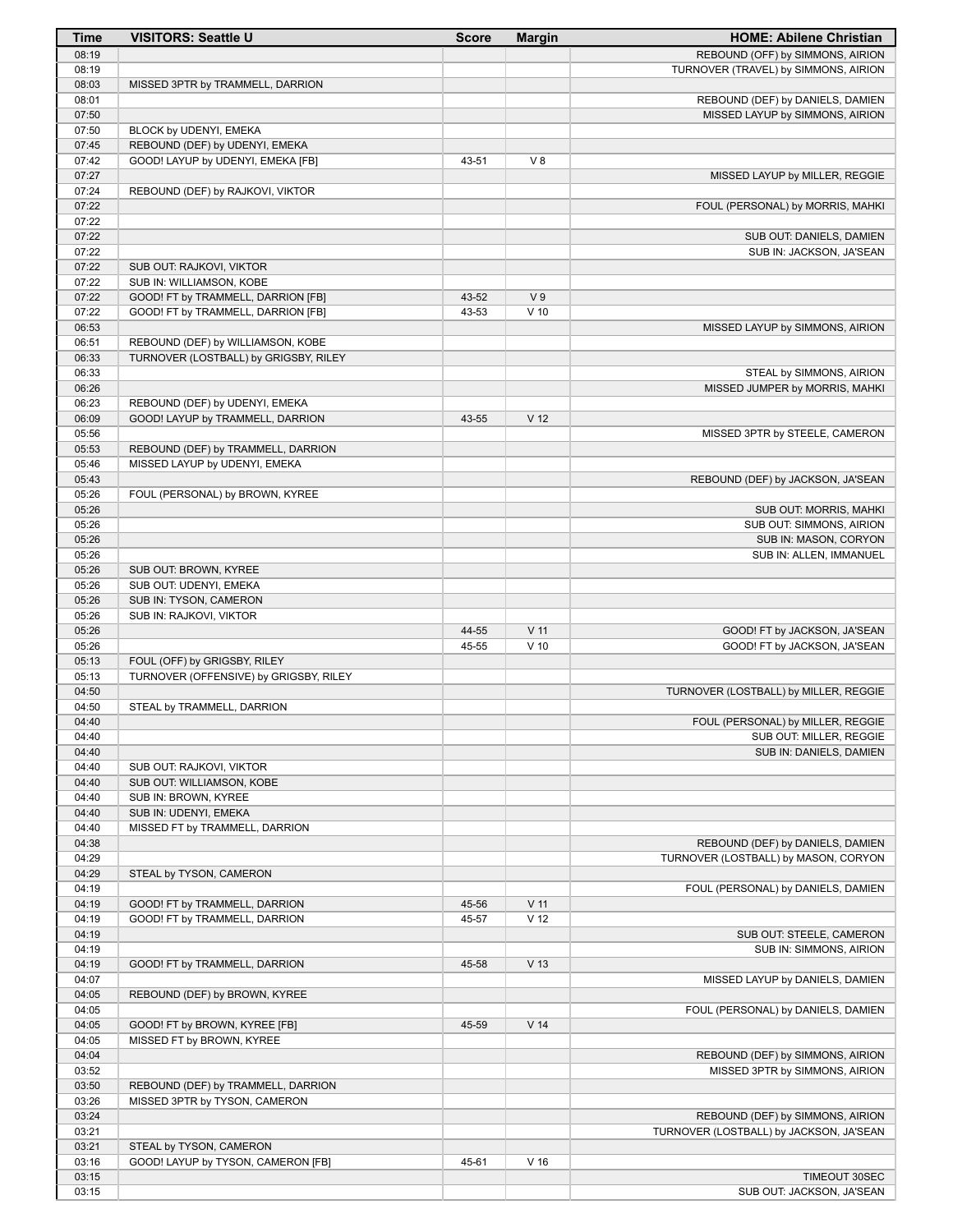| Time  | <b>VISITORS: Seattle U</b>          | <b>Score</b> | <b>Margin</b>   | <b>HOME: Abilene Christian</b>     |
|-------|-------------------------------------|--------------|-----------------|------------------------------------|
| 03:15 |                                     |              |                 | SUB OUT: DANIELS, DAMIEN           |
| 03:15 |                                     |              |                 | SUB IN: MILLER, REGGIE             |
| 03:15 |                                     |              |                 | SUB IN: MORRIS, MAHKI              |
| 02:56 |                                     |              |                 | MISSED JUMPER by SIMMONS, AIRION   |
| 02:53 |                                     |              |                 | REBOUND (OFF) by SIMMONS, AIRION   |
| 02:52 |                                     | 47-61        | V <sub>14</sub> | GOOD! LAYUP by SIMMONS, AIRION     |
| 02:49 |                                     |              |                 | FOUL (PERSONAL) by MORRIS, MAHKI   |
| 02:49 | MISSED FT by BROWN, KYREE           |              |                 |                                    |
| 02:49 | REBOUND (OFF) by TEAM               |              |                 |                                    |
| 02:49 | GOOD! FT by BROWN, KYREE [FB]       | 47-62        | V <sub>15</sub> |                                    |
| 02:39 |                                     | 50-62        | V <sub>12</sub> | GOOD! 3PTR by MASON, CORYON        |
| 02:29 | TURNOVER (LOSTBALL) by BROWN, KYREE |              |                 |                                    |
| 02:29 |                                     |              |                 | STEAL by SIMMONS, AIRION           |
| 02:14 |                                     | 53-62        | V <sub>9</sub>  | GOOD! 3PTR by MORRIS, MAHKI        |
| 02:14 |                                     |              |                 | ASSIST by MASON, CORYON            |
| 02:06 |                                     |              |                 | FOUL (PERSONAL) by MILLER, REGGIE  |
| 02:06 | GOOD! FT by TRAMMELL, DARRION [FB]  | 53-63        | $V$ 10          |                                    |
| 02:06 | MISSED FT by TRAMMELL, DARRION      |              |                 |                                    |
| 02:05 |                                     |              |                 | REBOUND (DEF) by ALLEN, IMMANUEL   |
| 01:55 |                                     |              |                 | MISSED 3PTR by MORRIS, MAHKI       |
| 01:52 |                                     |              |                 | REBOUND (OFF) by MORRIS, MAHKI     |
| 01:52 |                                     | 55-63        | V8              | GOOD! LAYUP by MORRIS, MAHKI       |
| 01:52 |                                     |              |                 | TIMEOUT 30SEC                      |
| 01:49 | TIMEOUT 30SEC                       |              |                 |                                    |
| 01:47 |                                     |              |                 | FOUL (PERSONAL) by MILLER, REGGIE  |
| 01:47 | GOOD! FT by TRAMMELL, DARRION [FB]  | 55-64        | V <sub>9</sub>  |                                    |
| 01:47 | GOOD! FT by TRAMMELL, DARRION [FB]  | 55-65        | $V$ 10          |                                    |
| 01:36 |                                     |              |                 | MISSED 3PTR by SIMMONS, AIRION     |
| 01:34 |                                     |              |                 | REBOUND (OFF) by MILLER, REGGIE    |
| 01:18 |                                     | 58-65        | V <sub>7</sub>  | GOOD! 3PTR by MILLER, REGGIE       |
| 01:12 |                                     |              |                 | FOUL (PERSONAL) by MORRIS, MAHKI   |
| 01:12 | MISSED FT by TYSON, CAMERON         |              |                 |                                    |
| 01:12 | REBOUND (OFF) by TEAM               |              |                 |                                    |
| 01:12 | GOOD! FT by TYSON, CAMERON [FB]     | 58-66        | V 8             |                                    |
| 00:53 |                                     |              |                 | MISSED 3PTR by ALLEN, IMMANUEL     |
| 00:50 | REBOUND (DEF) by BROWN, KYREE       |              |                 |                                    |
| 00:50 |                                     |              |                 | FOUL (PERSONAL) by SIMMONS, AIRION |
| 00:50 | GOOD! FT by BROWN, KYREE            | 58-67        | V <sub>9</sub>  |                                    |
| 00:50 | GOOD! FT by BROWN, KYREE            | 58-68        | $V$ 10          |                                    |
| 00:37 |                                     | 60-68        | V 8             | GOOD! LAYUP by ALLEN, IMMANUEL     |
| 00:37 |                                     |              |                 | ASSIST by MILLER, REGGIE           |
| 00:33 |                                     |              |                 | FOUL (PERSONAL) by MASON, CORYON   |
| 00:33 | GOOD! FT by TYSON, CAMERON [FB]     | 60-69        | V <sub>9</sub>  |                                    |
| 00:33 | GOOD! FT by TYSON, CAMERON [FB]     | 60-70        | $V$ 10          |                                    |
| 00:30 | FOUL (PERSONAL) by GRIGSBY, RILEY   |              |                 |                                    |
| 00:30 |                                     | 61-70        | V <sub>9</sub>  | GOOD! FT by ALLEN, IMMANUEL [FB]   |
| 00:30 |                                     | 62-70        | V8              | GOOD! FT by ALLEN, IMMANUEL [FB]   |
| 00:27 |                                     |              |                 | FOUL (PERSONAL) by MASON, CORYON   |
| 00:27 | GOOD! FT by TYSON, CAMERON [FB]     | 62-71        | V <sub>9</sub>  |                                    |
| 00:27 | GOOD! FT by TYSON, CAMERON [FB]     | 62-72        | $V$ 10          |                                    |
| 00:16 |                                     |              |                 | MISSED 3PTR by MASON, CORYON       |
| 00:16 | REBOUND (DEF) by TEAM               |              |                 |                                    |

# **Seattle U 72, Abilene Christian 62**

| <b>Points (This Period)</b> | <b>SEA</b>     | <b>ACU</b>     |
|-----------------------------|----------------|----------------|
| In the Paint                | 16             | 18             |
| Off Turns                   | 5              | 12             |
| 2nd Chance                  |                | 13             |
| <b>Fast Break</b>           | 19             | 5              |
| Bench                       |                |                |
| Per Poss                    | 0.949<br>18/39 | 1.000<br>18/40 |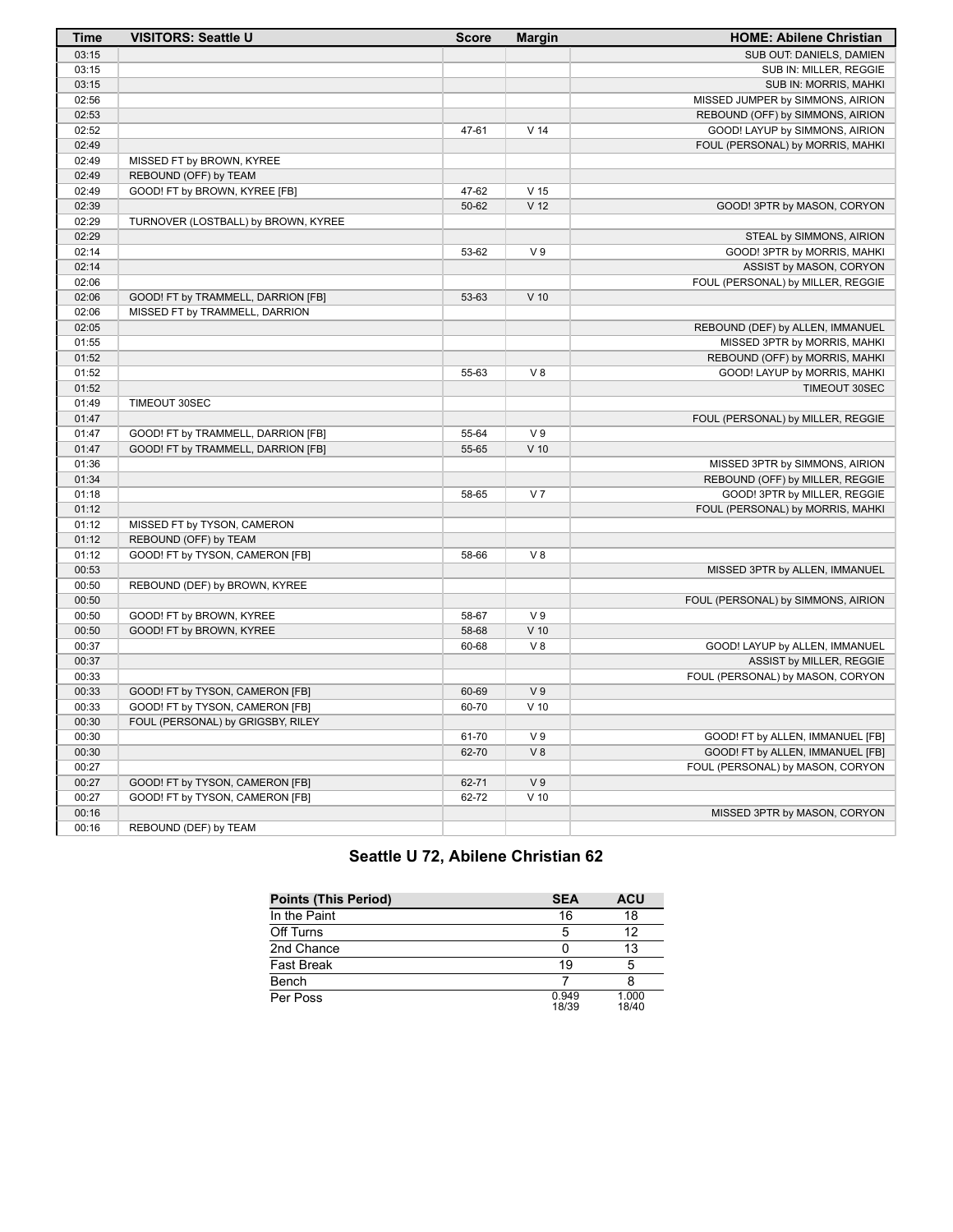#### **Official Scoring/Possession Reference Chart Seattle U vs Abilene Christian Period 1 January 20, 2022 at Teague Center - Abilene, Texas**



**Period 1**

<mark>Starters:</mark><br>Seattle U: 2 TRAMMELL,DARRION (G); 5 TYSON,CAMERON (G); 11 GRIGSBY,RILEY (G); 15 UDENYI,EMEKA (F); 25 CHATFIELD,BRANDTON (F);<br>**Abilene Christian**: 5 STEELE,CAMERON (F); 10 MILLER,REGGIE (G); 12 MORRIS,MAHKI (G)

| <b>Time</b> | <b>VISITORS: Seattle U</b>           | <b>Score</b> | <b>Margin</b>   | <b>HOME: Abilene Christian</b>       |
|-------------|--------------------------------------|--------------|-----------------|--------------------------------------|
| 18:26       | GOOD! LAYUP by CHATFIELD, BRANDTON   | $0 - 2$      | V <sub>2</sub>  |                                      |
| 16:33       | GOOD! 3PTR by TYSON, CAMERON         | $0-5$        | V <sub>5</sub>  |                                      |
| 16:02       |                                      | $3-5$        | V <sub>2</sub>  | GOOD! 3PTR by MILLER, REGGIE         |
| 13:23       | GOOD! FT by BROWN, KYREE [FB]        | $3-6$        | $V_3$           |                                      |
| 13:23       | GOOD! FT by BROWN, KYREE [FB]        | $3 - 7$      | V <sub>4</sub>  |                                      |
| 12:39       | GOOD! LAYUP by GRIGSBY, RILEY        | $3-9$        | $V_6$           |                                      |
| 12:16       |                                      | 4-9          | V <sub>5</sub>  | GOOD! FT by SIMMONS, AIRION          |
| 11:51       |                                      | $6-9$        | V <sub>3</sub>  | GOOD! JUMPER by MASON, CORYON        |
| 09:57       | GOOD! JUMPER by GRIGSBY, RILEY [PNT] | $6 - 11$     | V <sub>5</sub>  |                                      |
| 08:34       | GOOD! 3PTR by GRIGSBY, RILEY         | $6 - 14$     | V8              |                                      |
| 08:02       |                                      | $9 - 14$     | V <sub>5</sub>  | GOOD! 3PTR by STEELE, CAMERON        |
| 07:45       | GOOD! FT by BROWN, KYREE             | $9 - 15$     | $V_6$           |                                      |
| 07:04       | GOOD! JUMPER by TYSON, CAMERON [PNT] | $9 - 17$     | V8              |                                      |
| 06:05       |                                      | $11 - 17$    | $V_6$           | GOOD! LAYUP by DANIELS, DAMIEN       |
| 05:39       | GOOD! FT by BROWN, KYREE             | $11 - 18$    | V <sub>7</sub>  |                                      |
| 05:39       | GOOD! FT by BROWN, KYREE             | $11 - 19$    | V8              |                                      |
| 05:27       |                                      | $13 - 19$    | $V_6$           | GOOD! LAYUP by CAMERON, TOBIAS       |
| 05:13       | GOOD! LAYUP by UDENYI, EMEKA         | 13-21        | V8              |                                      |
| 04:21       |                                      | $16 - 21$    | V <sub>5</sub>  | GOOD! 3PTR by JACKSON, JA'SEAN       |
| 04:04       |                                      | 18-21        | V <sub>3</sub>  | GOOD! LAYUP by JACKSON, JA'SEAN [FB] |
| 03:46       | GOOD! FT by TRAMMELL, DARRION        | 18-22        | V <sub>4</sub>  |                                      |
| 03:46       | GOOD! FT by TRAMMELL, DARRION        | 18-23        | V <sub>5</sub>  |                                      |
| 03:13       | GOOD! 3PTR by WILLIAMSON, KOBE       | 18-26        | V8              |                                      |
| 02:35       | GOOD! LAYUP by GRIGSBY, RILEY        | 18-28        | $V$ 10          |                                      |
| 02:24       |                                      | 19-28        | V <sub>9</sub>  | GOOD! FT by JACKSON, JA'SEAN         |
| 02:24       |                                      | 20-28        | V8              | GOOD! FT by JACKSON, JA'SEAN         |
| 01:29       | GOOD! JUMPER by GRIGSBY, RILEY [PNT] | 20-30        | $V$ 10          |                                      |
| 00:27       | GOOD! JUMPER by GRIGSBY, RILEY [PNT] | 20-32        | V <sub>12</sub> |                                      |
| 00:23       |                                      | 22-32        | $V$ 10          | GOOD! LAYUP by MASON, CORYON         |
| 00:00       | GOOD! 3PTR by TYSON, CAMERON         | 22-35        | V <sub>13</sub> |                                      |

**Seattle U 35, Abilene Christian 22**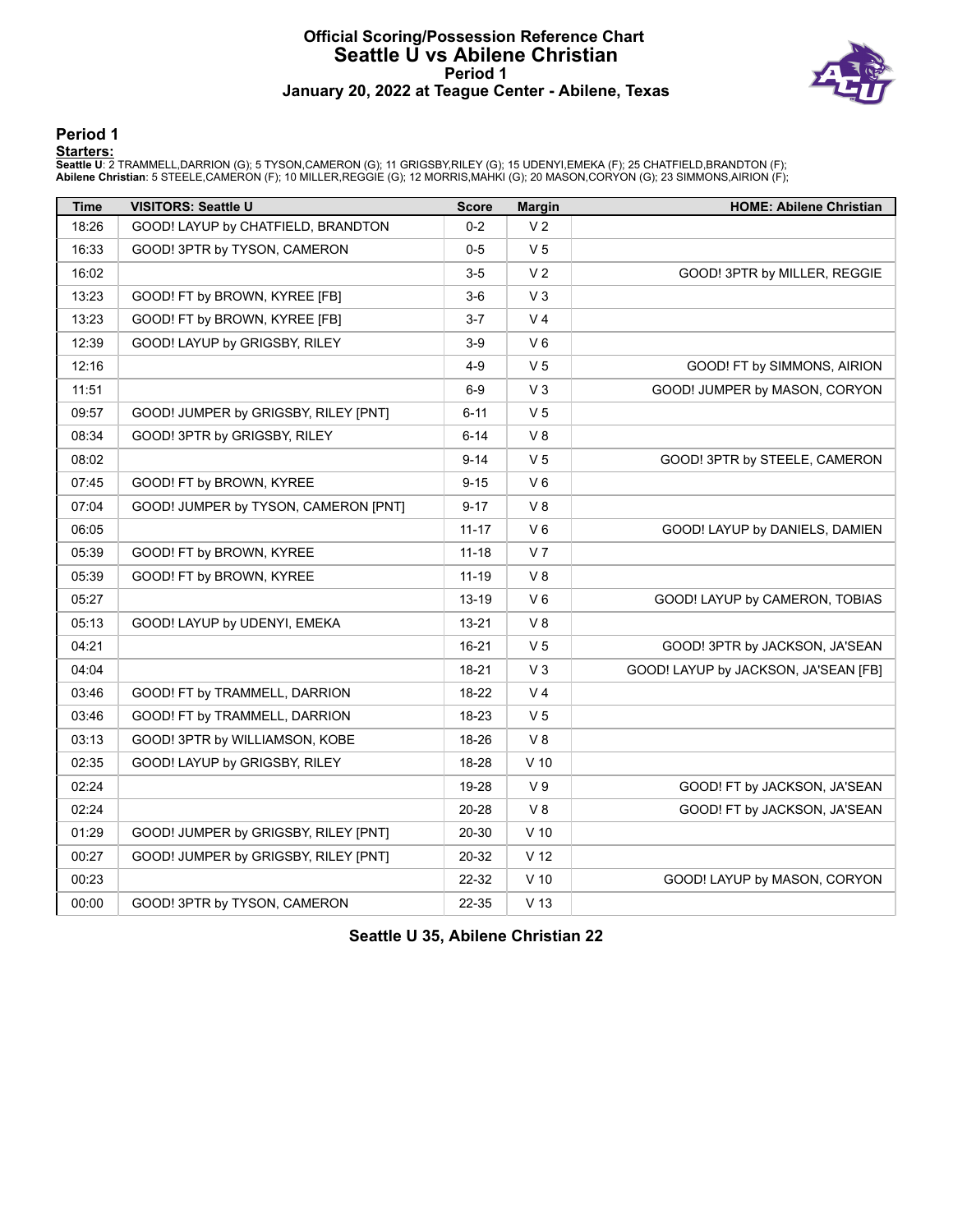#### **Official Scoring/Possession Reference Chart Seattle U vs Abilene Christian Period 2 January 20, 2022 at Teague Center - Abilene, Texas**



#### **Period 2**

<mark>Starters:</mark><br>Seattle U: 2 TRAMMELL,DARRION (G); 5 TYSON,CAMERON (G); 11 GRIGSBY,RILEY (G); 15 UDENYI,EMEKA (F); 25 CHATFIELD,BRANDTON (F);<br>**Abilene Christian**: 5 STEELE,CAMERON (F); 10 MILLER,REGGIE (G); 12 MORRIS,MAHKI (G)

| <b>Time</b> | <b>VISITORS: Seattle U</b>              | <b>Score</b> | <b>Margin</b>   | <b>HOME: Abilene Christian</b>     |
|-------------|-----------------------------------------|--------------|-----------------|------------------------------------|
| 19:20       |                                         | 24-35        | $V$ 11          | GOOD! LAYUP by SIMMONS, AIRION     |
| 18:59       |                                         | 26-35        | V <sub>9</sub>  | GOOD! LAYUP by MILLER, REGGIE      |
| 17:39       |                                         | 27-35        | V8              | GOOD! FT by MORRIS, MAHKI          |
| 17:39       |                                         | 28-35        | V <sub>7</sub>  | GOOD! FT by MORRIS, MAHKI          |
| 17:00       |                                         | $31 - 35$    | V <sub>4</sub>  | GOOD! 3PTR by MORRIS, MAHKI        |
| 16:43       | GOOD! JUMPER by TYSON, CAMERON          | 31-37        | $V_6$           |                                    |
| 16:04       |                                         | 33-37        | V <sub>4</sub>  | GOOD! LAYUP by MASON, CORYON [PNT] |
| 15:44       | GOOD! JUMPER by TRAMMELL, DARRION [PNT] | 33-39        | $V_6$           |                                    |
| 15:30       |                                         | 35-39        | V <sub>4</sub>  | GOOD! LAYUP by MILLER, REGGIE      |
| 14:09       | GOOD! LAYUP by BROWN, KYREE             | 35-41        | V6              |                                    |
| 14:09       | GOOD! FT by BROWN, KYREE                | 35-42        | V <sub>7</sub>  |                                    |
| 12:45       |                                         | 37-42        | V <sub>5</sub>  | GOOD! LAYUP by SIMMONS, AIRION     |
| 12:29       | GOOD! LAYUP by UDENYI, EMEKA            | 37-44        | V <sub>7</sub>  |                                    |
| 11:48       |                                         | 38-44        | $V_6$           | GOOD! FT by SIMMONS, AIRION        |
| 11:28       |                                         | 39-44        | V <sub>5</sub>  | GOOD! FT by SIMMONS, AIRION [FB]   |
| 10:42       | GOOD! 3PTR by TYSON, CAMERON [FB]       | 39-47        | V8              |                                    |
| 10:15       |                                         | 41-47        | $V_6$           | GOOD! LAYUP by ALLEN, IMMANUEL     |
| 09:22       |                                         | 42-47        | V <sub>5</sub>  | GOOD! FT by MILLER, REGGIE [FB]    |
| 09:22       |                                         | 43-47        | V <sub>4</sub>  | GOOD! FT by MILLER, REGGIE [FB]    |
| 09:02       | GOOD! LAYUP by GRIGSBY, RILEY           | 43-49        | $V_6$           |                                    |
| 07:42       | GOOD! LAYUP by UDENYI, EMEKA [FB]       | 43-51        | V8              |                                    |
| 07:22       | GOOD! FT by TRAMMELL, DARRION [FB]      | 43-52        | V <sub>9</sub>  |                                    |
| 07:22       | GOOD! FT by TRAMMELL, DARRION [FB]      | 43-53        | $V$ 10          |                                    |
| 06:09       | GOOD! LAYUP by TRAMMELL, DARRION        | 43-55        | V <sub>12</sub> |                                    |
| 05:26       |                                         | 44-55        | $V$ 11          | GOOD! FT by JACKSON, JA'SEAN       |
| 05:26       |                                         | 45-55        | $V$ 10          | GOOD! FT by JACKSON, JA'SEAN       |
| 04:19       | GOOD! FT by TRAMMELL, DARRION           | 45-56        | $V$ 11          |                                    |
| 04:19       | GOOD! FT by TRAMMELL, DARRION           | 45-57        | V <sub>12</sub> |                                    |
| 04:19       | GOOD! FT by TRAMMELL, DARRION           | 45-58        | V <sub>13</sub> |                                    |
| 04:05       | GOOD! FT by BROWN, KYREE [FB]           | 45-59        | V <sub>14</sub> |                                    |
| 03:16       | GOOD! LAYUP by TYSON, CAMERON [FB]      | 45-61        | V <sub>16</sub> |                                    |
| 02:52       |                                         | 47-61        | V <sub>14</sub> | GOOD! LAYUP by SIMMONS, AIRION     |
| 02:49       | GOOD! FT by BROWN, KYREE [FB]           | 47-62        | V <sub>15</sub> |                                    |
| 02:39       |                                         | 50-62        | V <sub>12</sub> | GOOD! 3PTR by MASON, CORYON        |
| 02:14       |                                         | 53-62        | V <sub>9</sub>  | GOOD! 3PTR by MORRIS, MAHKI        |
| 02:06       | GOOD! FT by TRAMMELL, DARRION [FB]      | 53-63        | $V$ 10          |                                    |
| 01:52       |                                         | 55-63        | V 8             | GOOD! LAYUP by MORRIS, MAHKI       |
| 01:47       | GOOD! FT by TRAMMELL, DARRION [FB]      | 55-64        | V <sub>9</sub>  |                                    |
| 01:47       | GOOD! FT by TRAMMELL, DARRION [FB]      | 55-65        | $V$ 10          |                                    |
| 01:18       |                                         | 58-65        | V 7             | GOOD! 3PTR by MILLER, REGGIE       |
| 01:12       | GOOD! FT by TYSON, CAMERON [FB]         | 58-66        | V8              |                                    |
| 00:50       | GOOD! FT by BROWN, KYREE                | 58-67        | V <sub>9</sub>  |                                    |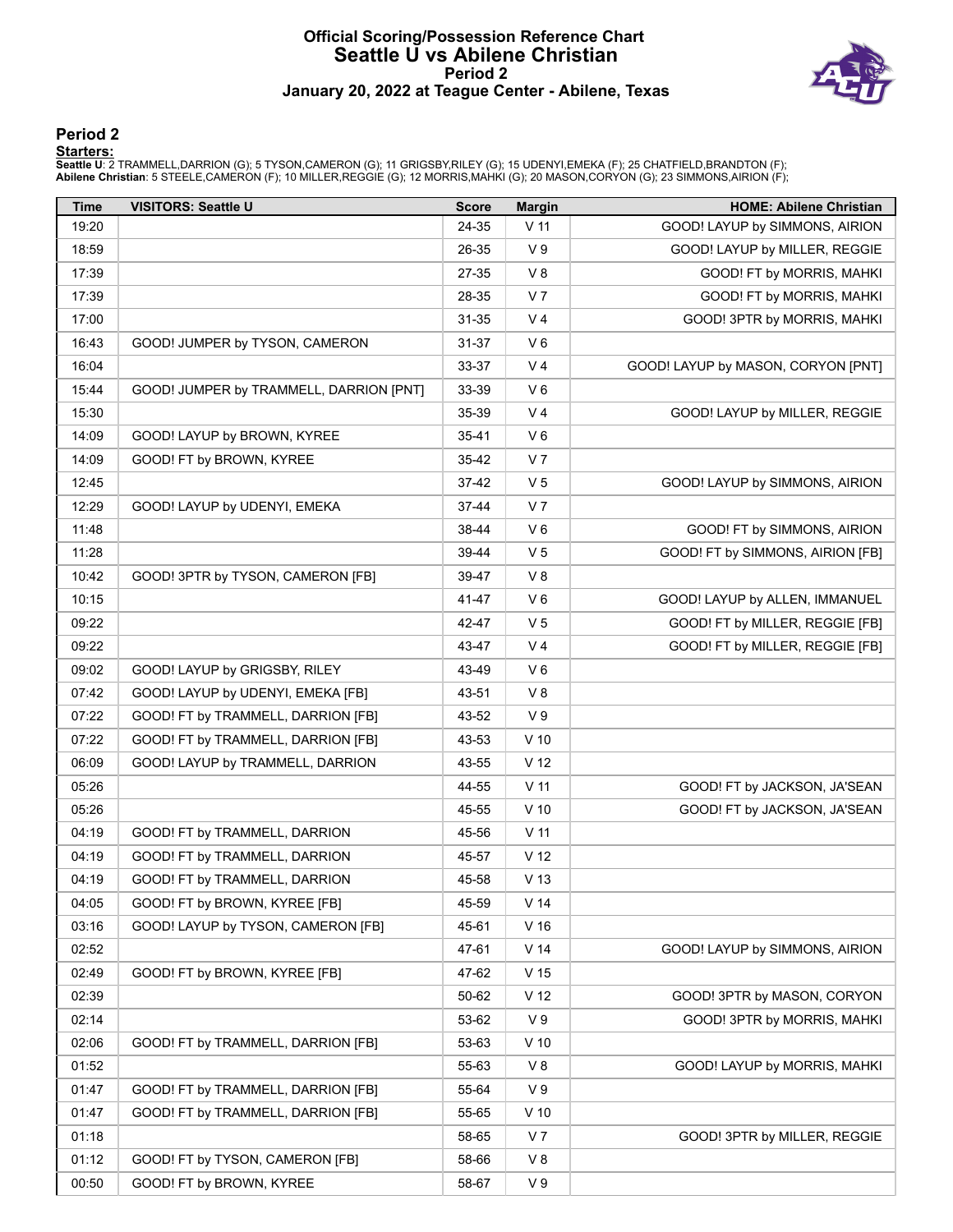| <b>Time</b> | <b>VISITORS: Seattle U</b>      | <b>Score</b> | <b>Margin</b>  | <b>HOME: Abilene Christian</b>   |
|-------------|---------------------------------|--------------|----------------|----------------------------------|
| 00:50       | GOOD! FT by BROWN, KYREE        | 58-68        | $V$ 10         |                                  |
| 00:37       |                                 | 60-68        | V8             | GOOD! LAYUP by ALLEN, IMMANUEL   |
| 00:33       | GOOD! FT by TYSON, CAMERON [FB] | 60-69        | V <sub>9</sub> |                                  |
| 00:33       | GOOD! FT by TYSON, CAMERON [FB] | 60-70        | $V$ 10         |                                  |
| 00:30       |                                 | 61-70        | V <sub>9</sub> | GOOD! FT by ALLEN, IMMANUEL [FB] |
| 00:30       |                                 | 62-70        | $V_8$          | GOOD! FT by ALLEN, IMMANUEL [FB] |
| 00:27       | GOOD! FT by TYSON, CAMERON [FB] | 62-71        | V <sub>9</sub> |                                  |
| 00:27       | GOOD! FT by TYSON, CAMERON [FB] | 62-72        | $V$ 10         |                                  |

**Seattle U 72, Abilene Christian 62**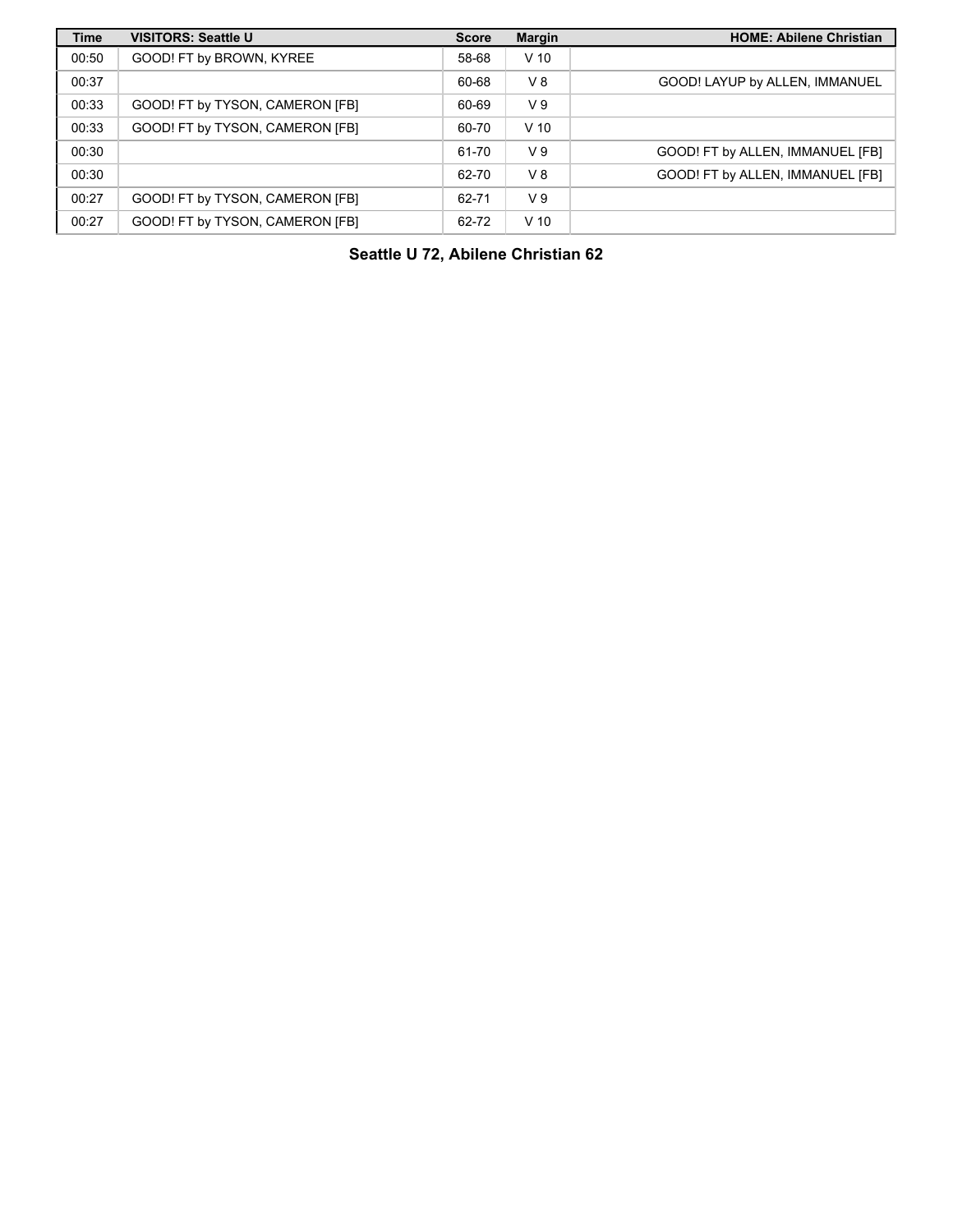#### **Official Substitutions Log Seattle U vs Abilene Christian Period 1 January 20, 2022 at Teague Center - Abilene, Texas**



| <b>VISITORS: Seattle U</b>                            | <b>Time</b>    | <b>Score</b> | <b>HOME: Abilene Christian</b> |
|-------------------------------------------------------|----------------|--------------|--------------------------------|
| 2 TRAMMELL.DARRION                                    |                |              | 5 STEELE, CAMERON              |
| 5 TYSON, CAMERON                                      |                |              | 10 MILLER, REGGIE              |
| 11 GRIGSBY, RILEY                                     |                |              | 12 MORRIS, MAHKI               |
| 15 UDENYI, EMEKA                                      |                |              | 20 MASON, CORYON               |
| 25 CHATFIELD, BRANDTON                                |                |              | 23 SIMMONS, AIRION             |
|                                                       | 16:38          | $2 - 0$      | SUB OUT: MASON, CORYON         |
|                                                       | 16:38          |              | SUB OUT: SIMMONS, AIRION       |
|                                                       | 16:38          |              | SUB IN: CAMERON, TOBIAS        |
|                                                       | 16:38          |              | SUB IN: ALLEN, IMMANUEL        |
| SUB OUT: 11 GRIGSBY, RILEY                            | 16:38          |              |                                |
| SUB IN: 1 PANDA, VAS                                  | 16:38          |              |                                |
|                                                       | 15:44          | $5 - 3$      | SUB OUT: MORRIS, MAHKI         |
|                                                       | 15:44          |              | SUB IN: JACKSON, JA'SEAN       |
|                                                       | 15:07          | $5 - 3$      | SUB OUT: STEELE, CAMERON       |
|                                                       | 15:07          |              | SUB OUT: MILLER, REGGIE        |
|                                                       | 15:07          |              | SUB IN: DANIELS, DAMIEN        |
|                                                       | 15:07          |              | SUB IN: SIMMONS, AIRION        |
| SUB OUT: 5 TYSON, CAMERON                             | 15:07          |              |                                |
| SUB OUT: 25 CHATFIELD, BRANDTON                       | 15:07          |              |                                |
| SUB IN: 13 BROWN, KYREE<br>SUB IN: 21 RAJKOVI, VIKTOR | 15:07          |              |                                |
|                                                       | 15:07<br>13:23 | $6 - 3$      | SUB OUT: SIMMONS, AIRION       |
|                                                       |                |              |                                |
| SUB OUT: 15 UDENYI, EMEKA                             | 13:23<br>13:23 |              | SUB IN: STEELE, CAMERON        |
| SUB OUT: 21 RAJKOVI, VIKTOR                           | 13:23          |              |                                |
| SUB IN: 11 GRIGSBY, RILEY                             | 13:23          |              |                                |
| SUB IN: 33 WILLIAMSON, KOBE                           | 13:23          |              |                                |
|                                                       | 13:03          | $7 - 3$      | SUB OUT: JACKSON, JA'SEAN      |
|                                                       | 13:03          |              | SUB OUT: CAMERON, TOBIAS       |
|                                                       | 13:03          |              | SUB IN: MILLER, REGGIE         |
|                                                       | 13:03          |              | SUB IN: MASON, CORYON          |
|                                                       | 12:26          | $9 - 3$      | SUB OUT: DANIELS, DAMIEN       |
|                                                       | 12:26          |              | SUB OUT: ALLEN, IMMANUEL       |
|                                                       | 12:26          |              | SUB IN: MORRIS, MAHKI          |
|                                                       | 12:26          |              | SUB IN: SIMMONS, AIRION        |
| SUB OUT: 1 PANDA, VAS                                 | 12:16          | $9 - 4$      |                                |
| SUB OUT: 2 TRAMMELL, DARRION                          | 12:16          |              |                                |
| SUB IN: 5 TYSON, CAMERON                              | 12:16          |              |                                |
| SUB IN: 15 UDENYI, EMEKA                              | 12:16          |              |                                |
| SUB OUT: 11 GRIGSBY, RILEY                            | 11:34          | $9-6$        |                                |
| SUB IN: 2 TRAMMELL, DARRION                           | 11:34          |              |                                |
|                                                       | 11:30          | $9-6$        | SUB OUT: SIMMONS, AIRION       |
|                                                       | 11:30          |              | SUB IN: ALLEN, IMMANUEL        |
| SUB OUT: 13 BROWN.KYREE                               | 11:01          | $9-6$        |                                |
| SUB OUT: 33 WILLIAMSON, KOBE                          | 11:01          |              |                                |
| SUB IN: 11 GRIGSBY, RILEY                             | 11:01          |              |                                |
| SUB IN: 21 RAJKOVI, VIKTOR                            | 11:01          |              |                                |
|                                                       | 10:05          | $9-6$        | SUB OUT: MASON, CORYON         |
|                                                       | 10:05          |              | SUB IN: CAMERON, TOBIAS        |
|                                                       | 09:31          | $11-6$       | SUB OUT: ALLEN, IMMANUEL       |
|                                                       | 09:31          |              | SUB IN: DANIELS, DAMIEN        |
| SUB OUT: 21 RAJKOVI, VIKTOR                           | 09:31          |              |                                |
| SUB IN: 13 BROWN, KYREE                               | 09:31          |              |                                |
| SUB OUT: 15 UDENYI, EMEKA                             | 09:14          | $11 - 6$     |                                |
| SUB IN: 25 CHATFIELD, BRANDTON                        | 09:14          |              |                                |
|                                                       | 08:14          | $14-6$       | SUB OUT: MORRIS, MAHKI         |
|                                                       | 08:14          |              | SUB IN: MCLAUGHLIN, LOGAN      |
|                                                       | 05:39          | $17 - 11$    | SUB OUT: MCLAUGHLIN, LOGAN     |
|                                                       | 05:39          |              | SUB OUT: STEELE, CAMERON       |
|                                                       | 05:39          |              | SUB OUT: MILLER, REGGIE        |
|                                                       | 05:39          |              | SUB IN: JACKSON, JA'SEAN       |
|                                                       | 05:39          |              | SUB IN: MASON, CORYON          |
|                                                       | 05:39          |              | SUB IN: GAI, YUOT              |
| SUB OUT: 5 TYSON, CAMERON                             | 05:39          |              |                                |
| SUB OUT: 25 CHATFIELD, BRANDTON                       | 05:39          |              |                                |
| SUB IN: 15 UDENYI, EMEKA                              | 05:39          |              |                                |
| SUB IN: 33 WILLIAMSON, KOBE                           | 05:39          |              |                                |
|                                                       | 03:46          | $23 - 18$    | SUB OUT: CAMERON, TOBIAS       |

03:46 SUB OUT: GAI, YUOT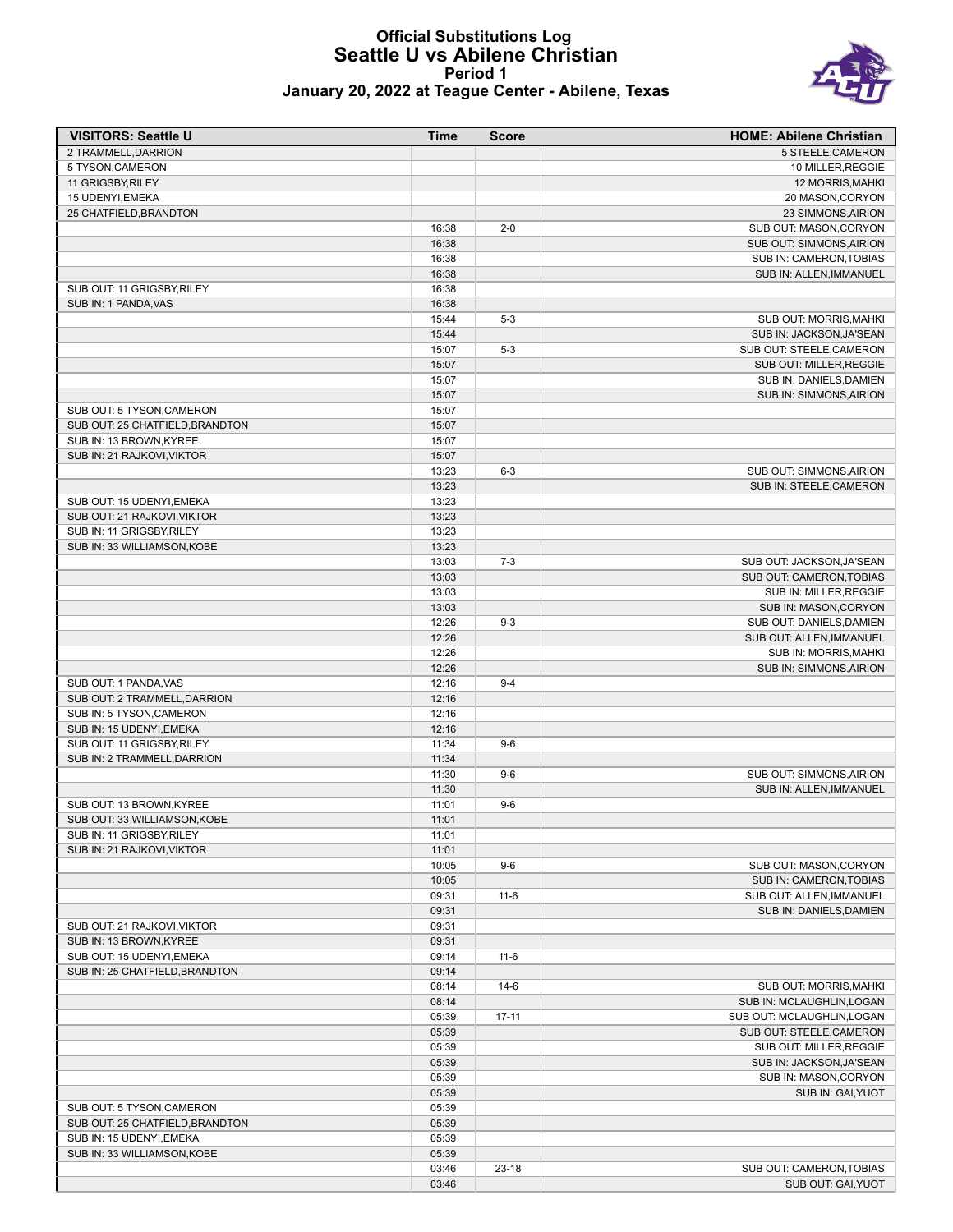| <b>VISITORS: Seattle U</b>   | <b>Time</b> | <b>Score</b> | <b>HOME: Abilene Christian</b>  |
|------------------------------|-------------|--------------|---------------------------------|
|                              | 03:46       |              | SUB IN: STEELE, CAMERON         |
|                              | 03:46       |              | <b>SUB IN: SIMMONS AIRION</b>   |
|                              | 02:24       | $28-18$      | SUB OUT: DANIELS, DAMIEN        |
|                              | 02:24       |              | SUB OUT: STEELE, CAMERON        |
|                              | 02:24       |              | <b>SUB IN: MORRIS MAHKI</b>     |
|                              | 02:24       |              | SUB IN: CADEAUX DE DIEU.FURAHA  |
| SUB OUT: 2 TRAMMELL, DARRION | 02:24       |              |                                 |
| SUB IN: 5 TYSON.CAMERON      | 02:24       |              |                                 |
|                              | 02:24       |              | SUB OUT: SIMMONS, AIRION        |
|                              | 02:24       |              | SUB IN: ALLEN, IMMANUEL         |
|                              | 02:24       |              | SUB OUT: JACKSON.JA'SEAN        |
|                              | 02:24       |              | SUB IN: MILLER, REGGIE          |
|                              | 00:15       | $32 - 22$    | SUB OUT: CADEAUX DE DIEU.FURAHA |
|                              | 00:15       |              | SUB IN: STEELE, CAMERON         |

**Seattle U 35, Abilene Christian 22**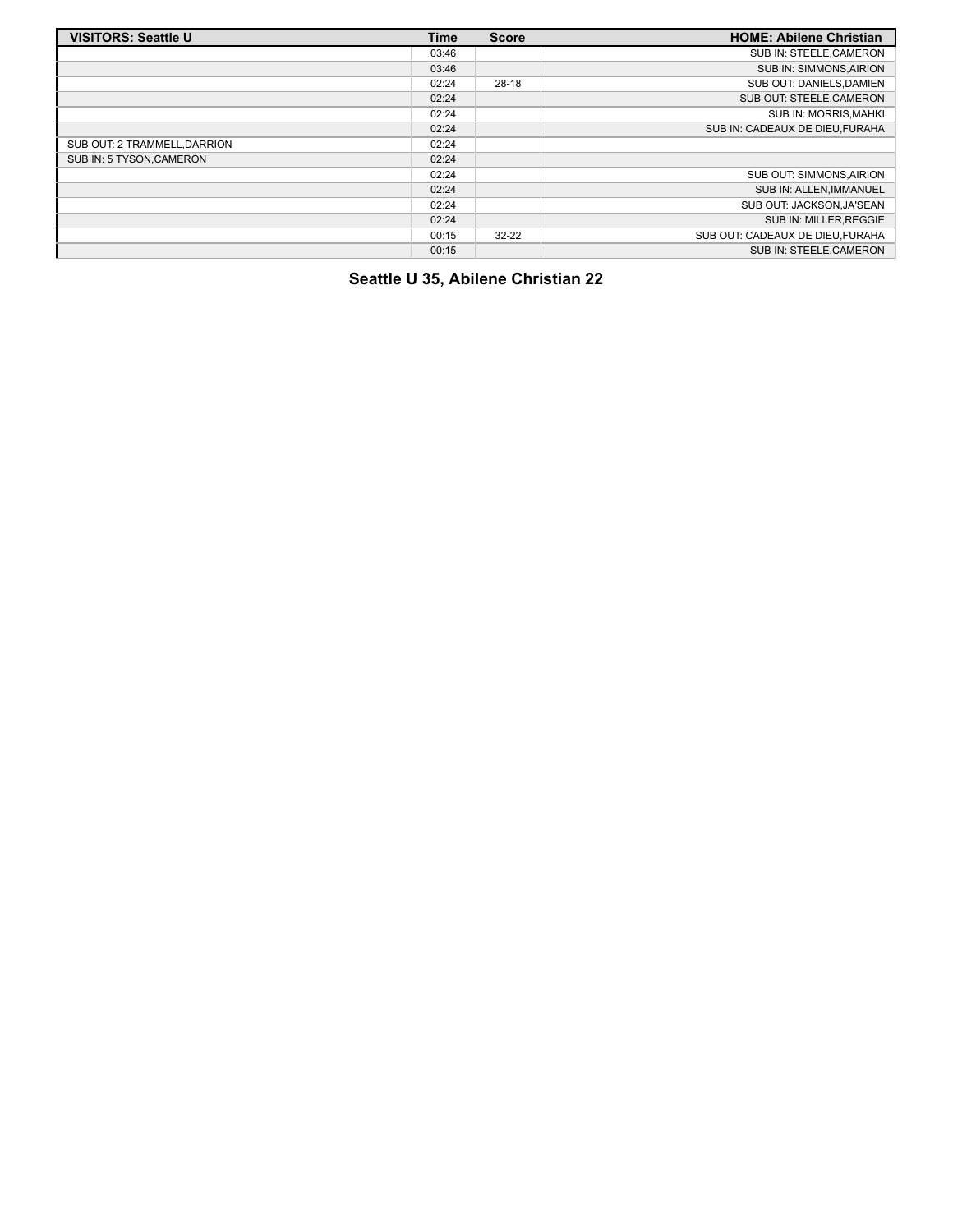#### **Official Substitutions Log Seattle U vs Abilene Christian Period 2 January 20, 2022 at Teague Center - Abilene, Texas**



| <b>VISITORS: Seattle U</b>                               | Time           | <b>Score</b>             | <b>HOME: Abilene Christian</b>                              |
|----------------------------------------------------------|----------------|--------------------------|-------------------------------------------------------------|
| 2 TRAMMELL, DARRION                                      |                |                          | 5 STEELE.CAMERON                                            |
| 5 TYSON, CAMERON                                         |                |                          | 10 MILLER, REGGIE                                           |
| 11 GRIGSBY, RILEY                                        |                |                          | 12 MORRIS, MAHKI                                            |
| 15 UDENYI, EMEKA                                         |                |                          | 20 MASON, CORYON                                            |
| 25 CHATFIELD, BRANDTON                                   |                |                          | 23 SIMMONS, AIRION                                          |
|                                                          | 20:00          | $\overline{\phantom{a}}$ | SUB OUT: ALLEN, IMMANUEL                                    |
|                                                          | 20:00          |                          | <b>SUB IN: SIMMONS, AIRION</b>                              |
| SUB OUT: 13 BROWN, KYREE<br>SUB OUT: 33 WILLIAMSON, KOBE | 20:00<br>20:00 |                          |                                                             |
| SUB IN: 2 TRAMMELL, DARRION                              | 20:00          |                          |                                                             |
| SUB IN: 25 CHATFIELD, BRANDTON                           | 20:00          |                          |                                                             |
|                                                          | 17:38          | 35-28                    | SUB OUT: SIMMONS, AIRION                                    |
|                                                          | 17:38          |                          | SUB IN: ALLEN.IMMANUEL                                      |
| SUB OUT: 25 CHATFIELD, BRANDTON                          | 17:38          |                          |                                                             |
| SUB IN: 33 WILLIAMSON, KOBE                              | 17:38          |                          |                                                             |
| SUB OUT: 15 UDENYI, EMEKA                                | 17:18          | 35-28                    |                                                             |
| SUB IN: 13 BROWN, KYREE                                  | 17:18          |                          |                                                             |
| SUB OUT: 5 TYSON, CAMERON                                | 16:06          | 37-31                    |                                                             |
| SUB IN: 1 PANDA, VAS                                     | 16:06          |                          |                                                             |
|                                                          | 15:03          | 39-35                    | SUB OUT: ALLEN, IMMANUEL                                    |
|                                                          | 15:03          |                          | <b>SUB IN: CAMERON.TOBIAS</b>                               |
|                                                          | 14:09          | 41-35                    | SUB OUT: MILLER, REGGIE                                     |
|                                                          | 14:09          |                          | SUB IN: DANIELS, DAMIEN                                     |
| SUB OUT: 33 WILLIAMSON, KOBE                             | 14:09          |                          |                                                             |
| SUB IN: 15 UDENYI.EMEKA                                  | 14:09          |                          |                                                             |
|                                                          | 13:29          | 42-35                    | SUB OUT: STEELE, CAMERON                                    |
|                                                          | 13:29          |                          | <b>SUB IN: SIMMONS, AIRION</b>                              |
| SUB OUT: 2 TRAMMELL, DARRION                             | 13:05<br>13:05 | 42-35                    |                                                             |
| SUB IN: 5 TYSON, CAMERON                                 | 12:18          | 44-37                    | SUB OUT: CAMERON, TOBIAS                                    |
|                                                          | 12:18          |                          | <b>SUB OUT: MORRIS, MAHKI</b>                               |
|                                                          | 12:18          |                          | SUB IN: MILLER, REGGIE                                      |
|                                                          | 12:18          |                          | SUB IN: ALLEN, IMMANUEL                                     |
| SUB OUT: 11 GRIGSBY, RILEY                               | 12:18          |                          |                                                             |
| SUB IN: 21 RAJKOVI, VIKTOR                               | 12:18          |                          |                                                             |
| SUB OUT: 1 PANDA, VAS                                    | 11:28          | 44-39                    |                                                             |
| SUB IN: 2 TRAMMELL, DARRION                              | 11:28          |                          |                                                             |
| SUB OUT: 21 RAJKOVI, VIKTOR                              | 11:28          |                          |                                                             |
| SUB IN: 11 GRIGSBY, RILEY                                | 11:28          |                          |                                                             |
|                                                          | 09:22          | 47-41                    | SUB OUT: MASON, CORYON                                      |
|                                                          | 09:22          |                          | <b>SUB OUT: SIMMONS.AIRION</b>                              |
|                                                          | 09:22          |                          | SUB IN: STEELE, CAMERON                                     |
|                                                          | 09:22          |                          | <b>SUB IN: MORRIS, MAHKI</b>                                |
| SUB OUT: 5 TYSON, CAMERON                                | 09:22          |                          |                                                             |
| SUB IN: 21 RAJKOVI.VIKTOR                                | 09:22          |                          |                                                             |
|                                                          | 08:30          | 49-43                    | SUB OUT: ALLEN, IMMANUEL                                    |
|                                                          | 08:30          |                          | <b>SUB IN: SIMMONS AIRION</b>                               |
|                                                          | 07:22<br>07:22 | 51-43                    | SUB OUT: DANIELS, DAMIEN<br>SUB IN: JACKSON, JA'SEAN        |
| SUB OUT: 21 RAJKOVI, VIKTOR                              | 07:22          |                          |                                                             |
| SUB IN: 33 WILLIAMSON.KOBE                               | 07:22          |                          |                                                             |
|                                                          | 05:26          | 55-43                    | SUB OUT: MORRIS, MAHKI                                      |
|                                                          | 05:26          |                          | SUB OUT: SIMMONS, AIRION                                    |
|                                                          | 05:26          |                          | SUB IN: MASON, CORYON                                       |
|                                                          | 05:26          |                          | SUB IN: ALLEN, IMMANUEL                                     |
| SUB OUT: 13 BROWN, KYREE                                 | 05:26          |                          |                                                             |
| SUB OUT: 15 UDENYI.EMEKA                                 | 05:26          |                          |                                                             |
| SUB IN: 5 TYSON, CAMERON                                 | 05:26          |                          |                                                             |
| SUB IN: 21 RAJKOVI, VIKTOR                               | 05:26          |                          |                                                             |
|                                                          | 04:40          | 55-45                    | SUB OUT: MILLER, REGGIE                                     |
|                                                          | 04:40          |                          | SUB IN: DANIELS, DAMIEN                                     |
| SUB OUT: 21 RAJKOVI, VIKTOR                              | 04:40          |                          |                                                             |
| SUB OUT: 33 WILLIAMSON, KOBE                             | 04:40          |                          |                                                             |
| SUB IN: 13 BROWN, KYREE                                  | 04:40          |                          |                                                             |
| SUB IN: 15 UDENYI, EMEKA                                 | 04:40          |                          |                                                             |
|                                                          | 04:19<br>04:19 | 57-45                    | SUB OUT: STEELE, CAMERON                                    |
|                                                          | 03:15          | 61-45                    | <b>SUB IN: SIMMONS, AIRION</b><br>SUB OUT: JACKSON, JA'SEAN |
|                                                          | 03:15          |                          | SUB OUT: DANIELS, DAMIEN                                    |